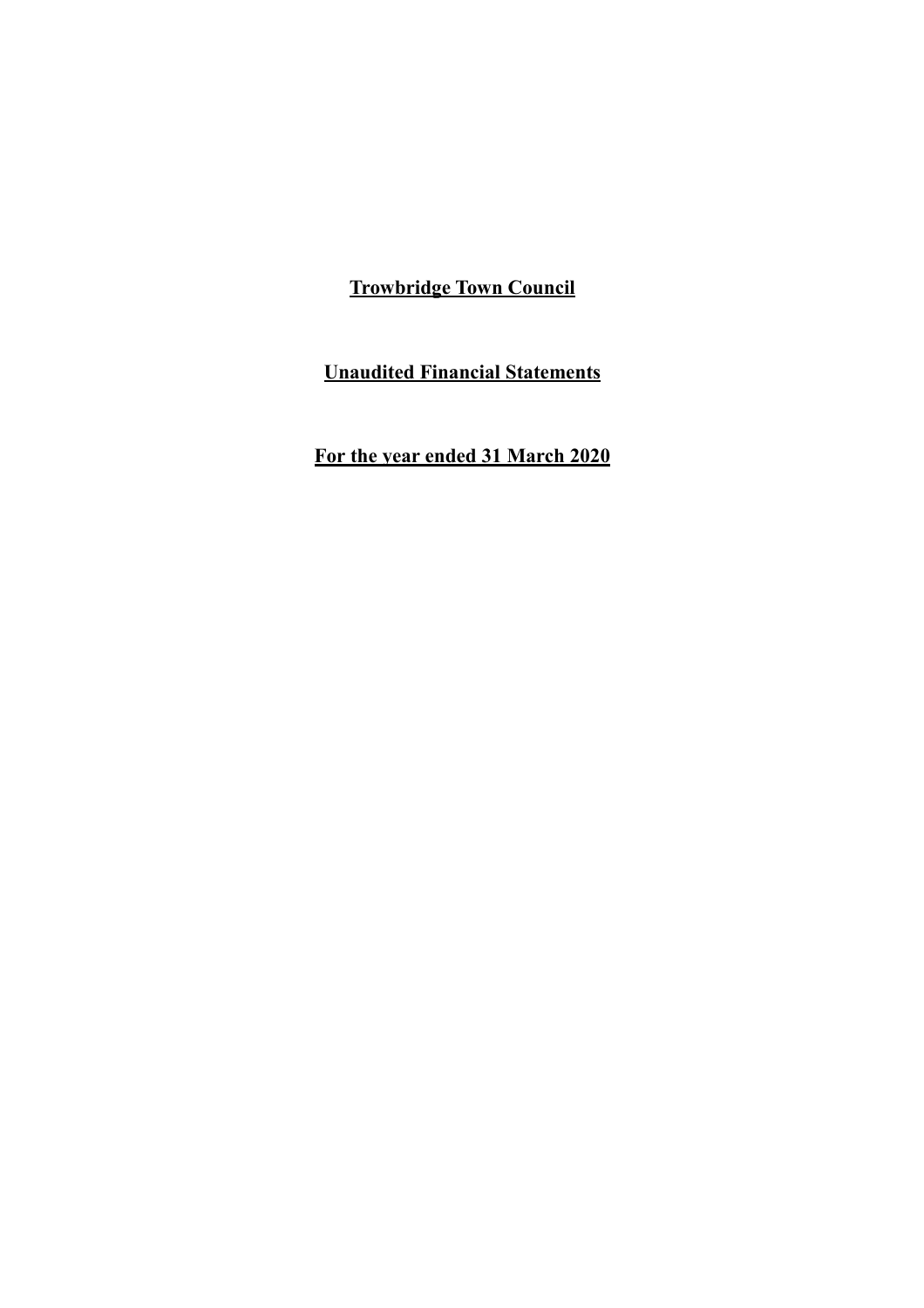# **Table of Contents**

## 31 March 2020

| Page |
|------|
|      |
|      |
|      |
|      |
|      |
|      |
|      |
|      |
|      |
|      |
|      |
|      |
|      |
|      |
|      |
|      |
|      |
|      |
|      |
|      |
|      |
|      |
|      |
|      |
|      |
|      |
|      |
|      |
|      |
|      |
|      |
|      |
|      |
|      |
|      |
|      |
|      |
|      |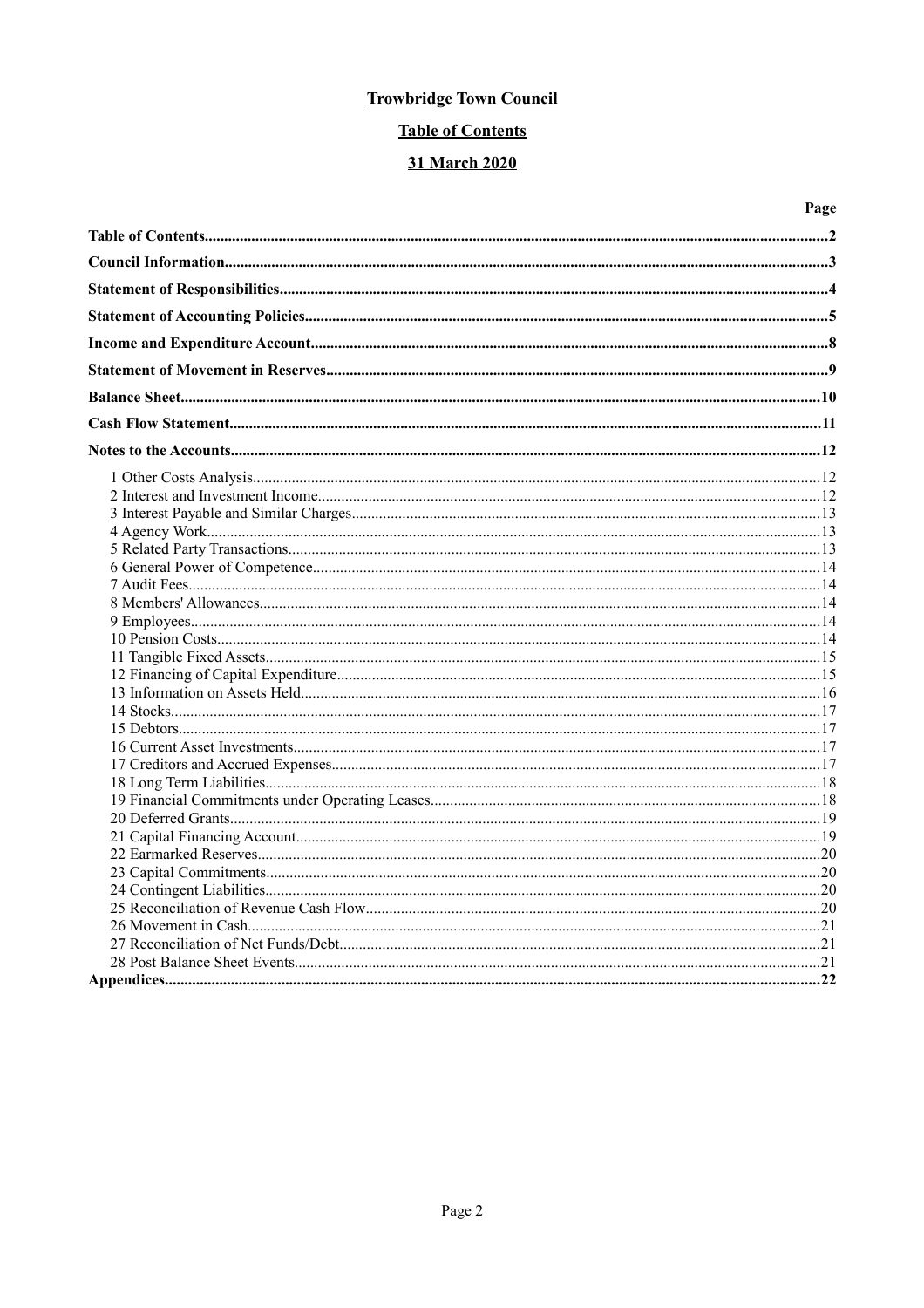## **Council Information**

## **31 March 2020**

#### **( Information current at 21st July 2020 )**

## **Mayor**

Cllr Mr P. Fuller

#### **Councillors**

Cllr Mr S. Oldrieve (Deputy Mayor)

Cllr Ms D. Bates Cllr Mr T. Bazen Cllr Mr C. Beaver Cllr Mr C. Blackmore Cllr Mr N. Blakemore Cllr Mr R. J. Brice Cllr Mr G. Bridges Cllr Mr A. Bryant Cllr Mr D. Cavill Cllr Mr B. Cooper Cllr Mr D. Drewett Cllr Mr D. Halik Cllr Mr G. Hill Cllr Mr C. Hoar Cllr Mrs D. King Cllr Mr E. Kirk Cllr Mr S. Palmen Cllr Mr A. Piazza Cllr Mr G. Whiffen

#### **Town Clerk**

Mr L. Allan BSc FSLCC

#### **Auditors**

PKF Littlejohn LLP SBA Team 1 Westferry Circus Canary Wharf London, E14 4HD

### **Internal Auditors**

Alistair Morrison CPFA 22 Campion Drive Trowbridge Wiltshire, BA14 0XZ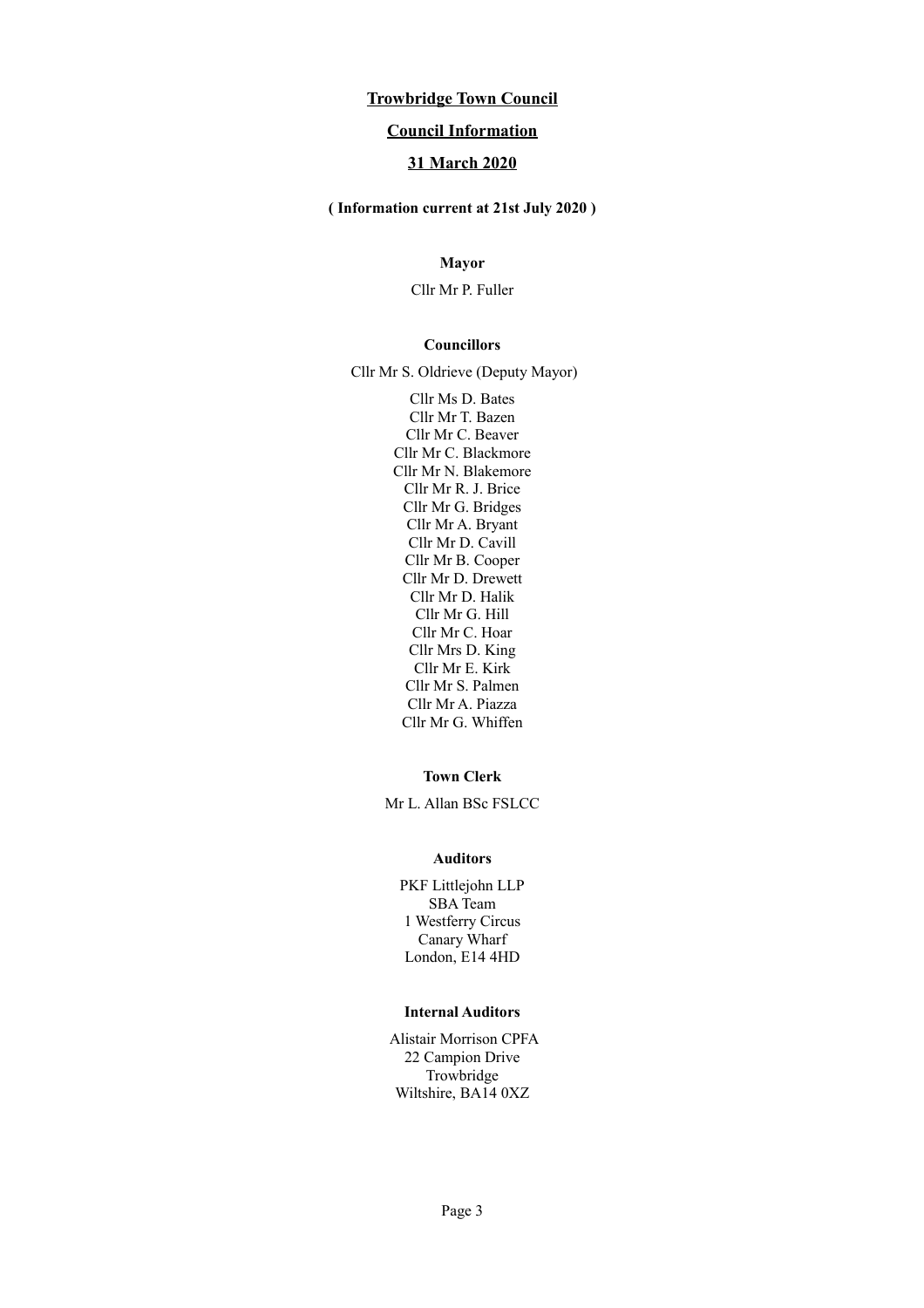## **Statement of Responsibilities**

## **31 March 2020**

### **The Council's Responsibilities**

The council is required:

- to make arrangements for the proper administration of its financial affairs
- to secure that one of its officers (R.F.O.) has the responsibility for the administration of those affairs. At this council that officer is the Town Clerk, and
- to manage its affairs to secure economic, efficient and effective use of resources and safeguard its assets.

#### **The Responsible Financial Officer's Responsibilities**

The R.F.O. is responsible for the preparation of the council's Statements of Accounts as contained in Governance and Accountability for Local Councils (Part 4) - A Practitioners' Guide "the guide". These Statements are prepared in accordance with the Financial Reporting Standard for Smaller Enterprises (FRSSE 2008) so far as is applicable to this council, to present a true and fair view of the financial position of the council at 31 March 2020 and its income and expenditure for the year then ended, by way of providing further information by way of explanation of the council's Statements of Accounts.

In preparing the Unaudited Financial Statements, the R.F.O. has:

- selected suitable accounting policies and then applied them consistently
- made judgements and estimates that were reasonable and prudent, and
- complied with the guide.

The R.F.O. has also:

- kept proper accounting records, which were up to date, and
- taken reasonable steps for the prevention and detection of fraud and other irregularities.

#### **Responsible Financial Officer's Certificate**

I hereby certify that the Unaudited Financial Statements for the year ended 31 March 2020 required by the Accounts and Audit Regulations 2011 are set out in the following pages.

I further certify that the Unaudited Financial Statements present a true and fair view of the financial position of Trowbridge Town Council at 31 March 2020, and its income and expenditure for the year ended 31 March 2020.

Signed: .........................................................................

Mr L. Allan BSc FSLCC- Town Clerk

Date: ........................................................................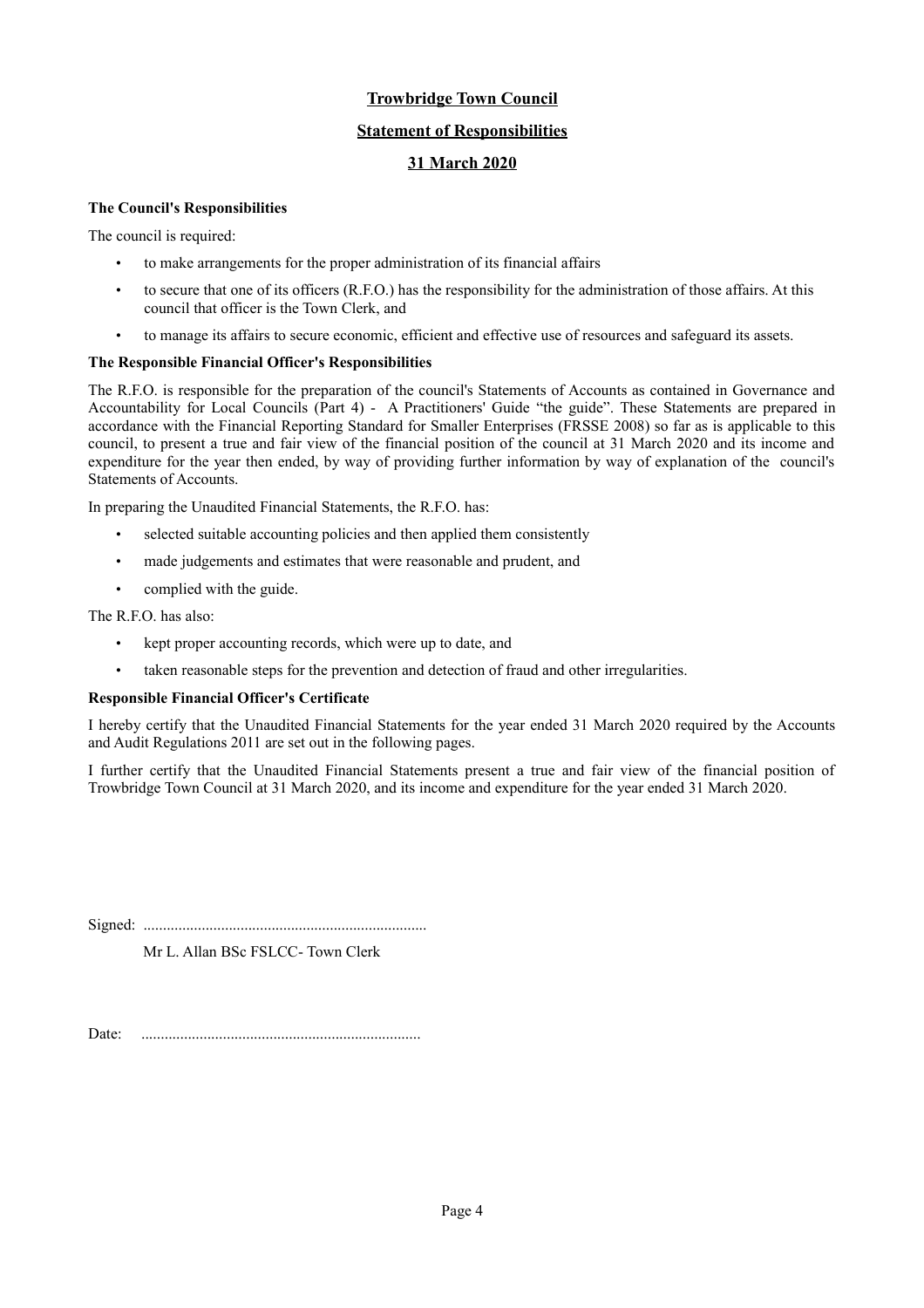### **Statement of Accounting Policies**

## **31 March 2020**

#### **Auditors**

#### **The name and address of the External Auditors is provided for information only.**

#### **These Statements are not subject to audit and the External Auditors have no responsibility for them.**

#### **Accounting Convention**

The accounts have been prepared in accordance with the Financial Reporting Standard for Smaller Entities (effective April 2008) (FRSSE) issued by the Accounting Standards Board, as applied to Local Councils by part 4 of Governance and Accountability for Local Councils – A Practitioners Guide (England) (the guide). Comparative figures have been restated to conform to the revised formats where appropriate. Certain requirements have been omitted for clarity and simplicity as these statements are not subject to audit. They are produced in support of the council's audited Statement of Accounts contained within the Annual Return Statement of Accounts.

These accounts have been prepared having regard to the fundamental accounting concepts of: Going Concern, Prudence, Accruals, Relevance, Consistency, Reliability, Comparability, Understandability and Materiality.

The accounts have been prepared under the historical cost convention.

#### **Fixed Assets**

All expenditure in excess of £1000 (on any one item or group of similar items) on the acquisition, creation or enhancement of fixed assets is capitalised on an accruals basis in the accounts. Expenditure on fixed assets is capitalised, provided that the fixed asset yields benefits to the authority and the services it provides, for a period of more than one year. Fixed assets are valued on the basis recommended by the Chartered Institute of Public Finance and Accountancy (CIPFA) and in accordance with the statements of asset valuation principles and guidance notes issued by the Royal Institution of Chartered Surveyors (RICS). The closing balances are stated on the following basis:

land and buildings are included in the balance sheet at Depreciated Replacement Cost (DRC). The DRC basis of valuation requires an estimate of the value of the land in its existing use, together with the current replacement cost of the building and its external works, from which appropriate deductions have been made to reflect the age, condition, economic, functional and environmental obsolescence and other locational factors which might result in the existing building being worth less than a new replacement building,

all other assets are included in the balance sheet at the lower of cost (estimated where not known) or estimated realisable value, except that,

certain community assets are the subject of restrictive covenants as to their use and/or future disposal. Such assets are therefore considered to have no appreciable realisable value and are included at nominal value only.

The surplus or deficit arising on periodic revaluations of fixed assets has been credited or debited to the Revaluation Reserve. Subsequent revaluations of fixed assets are planned at five yearly intervals, although material changes to asset valuations will be adjusted in the interim period, should they occur.

In accordance with Financial Reporting Standard (FRS) 15, depreciation is provided on all operational buildings (but not land), as well as other assets.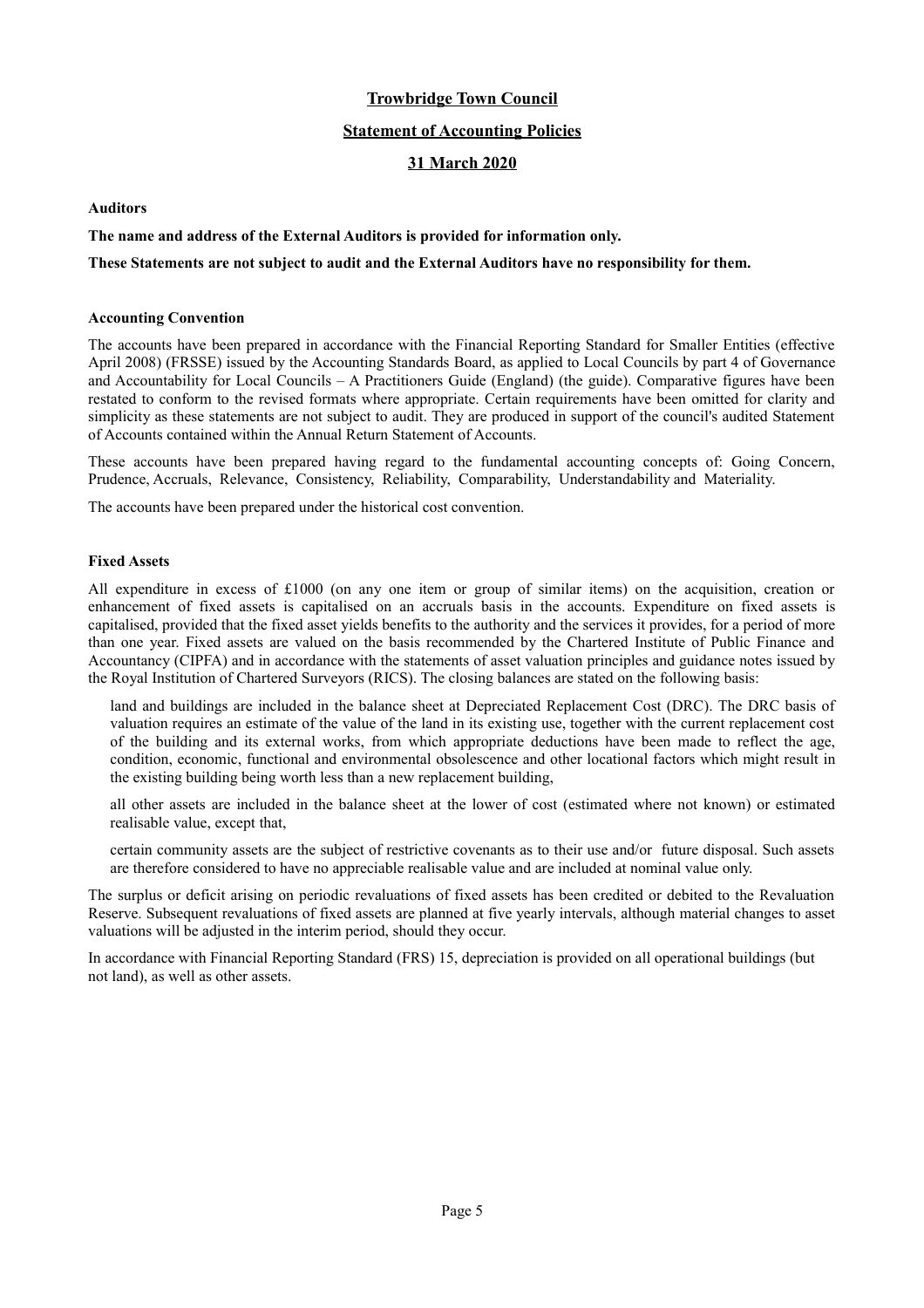## **Statement of Accounting Policies**

## **31 March 2020**

### **Depreciation Policy**

Buildings and leasehold land are depreciated over the shorter of 50 years or the anticipated remaining useful lives on a straight line basis.

Freehold land is not depreciated.

Non Operational Assets (including Investment Properties) are not depreciated.

Leasehold buildings are depreciated (on a straight line basis) over the remaining duration of the respective leases.

Vehicles, plant, equipment and furniture are depreciated over 4 to 10 years on a straight line basis.

Play equipment is depreciated over 10 years at 10% per annum straight line.

Infrastructure assets are depreciated over 10 years at 10% per annum straight line.

Community assets are not depreciated, because they are of either intrinsic or purely nominal value.

Depreciation is accounted for as a Balance Sheet movement only, not through the Income and Expenditure Account.

#### **Grants or Contributions from Government or Related Bodies**

#### **Capital Grants**

Where a fixed asset has been acquired or improved with the financing either wholly or in part by a grant or contribution from government or a related body, e.g. Sports Council, the amount of the grant has been credited to Deferred Grants Account and carried forward. Grants so credited are released back to revenue over the life of the asset to match, and thereby offset wholly or in part, depreciation charged.

#### **Revenue Grants**

Revenue grants are credited to income when conditions attached thereto have been fulfilled and/or equivalent expenditure has been incurred. Grants received in respect of which the conditions have not been fulfilled, or expenditure incurred, are carried forward as deferred revenue grants.

### **Investments**

Investments are included in the balance sheet at historic cost and realised gains or losses are taken into the income and expenditure account as realised. Details are given at note 16.

#### **Stocks and Work in Progress**

Stocks held for resale, where significant (generally in excess of  $£1,000$ ), are valued at the lower of cost or net realisable value. Consumable stocks have been treated as an expense when purchased because their value was not material.

#### **Debtors and Creditors**

The revenue accounts of the council are maintained on an accruals basis in accordance with the regulations. That is sums due to or from the council during the year are included whether or not the cash has actually been received or paid in the year. Exceptions to this are payment of regular quarterly and other accounts (e.g. telephones, electricity). This policy is applied consistently each year. Therefore, it will not have a material effect on the year's accounts or on the council's annual budget.

The council reviews the level of its commercial debtors on a regular basis and provisions are made, as required, where the likelihood of amounts proving ultimately collectable is in doubt.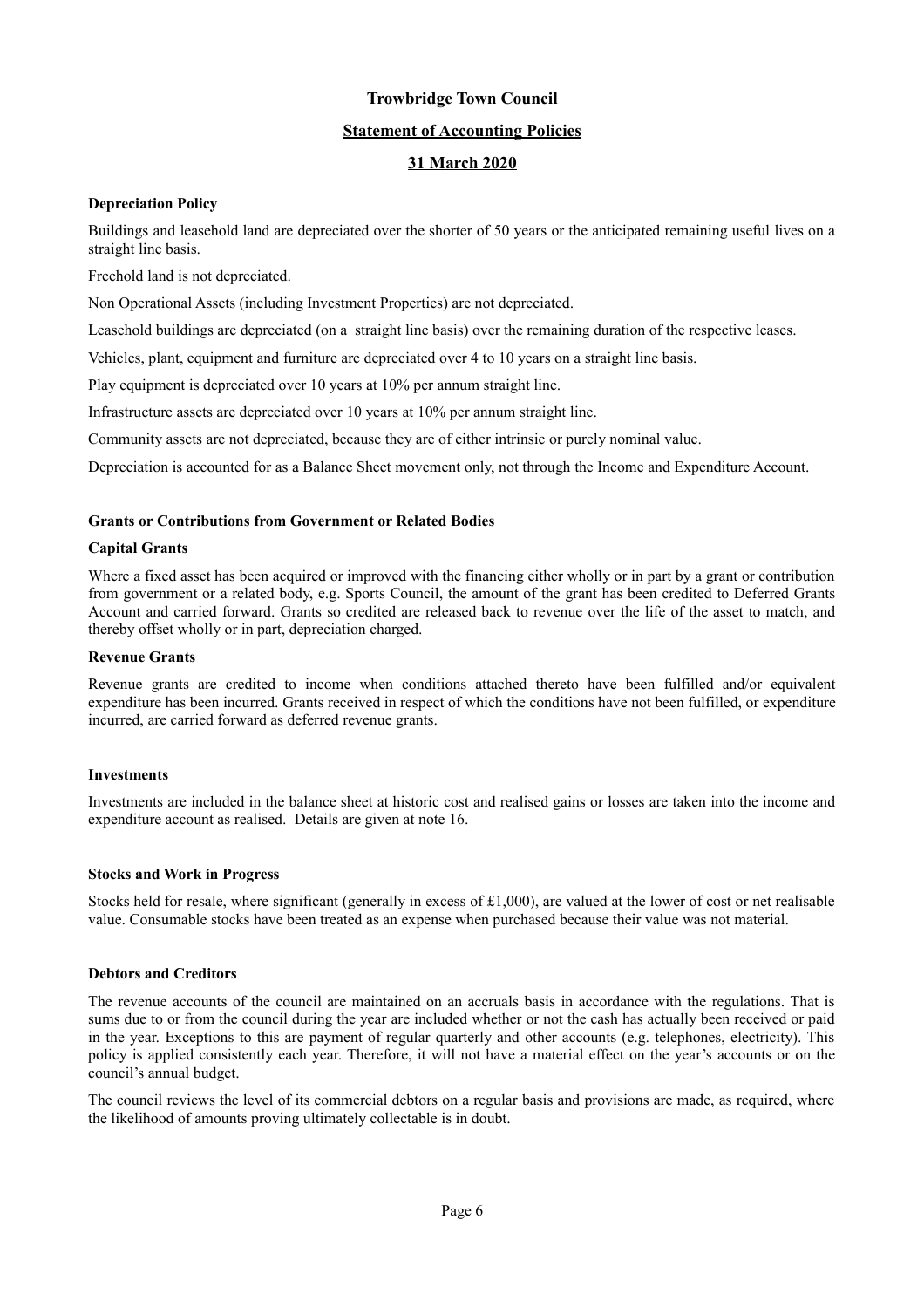### **Statement of Accounting Policies**

## **31 March 2020**

### **Value Added Tax**

Income and Expenditure excludes any amounts related to VAT, as all VAT suffered/collected is recoverable from or payable to HM Revenue and Customs. Any amounts not so recoverable are treated as a separate expense.

#### **External Loan Repayments**

The council accounts for loans on an accruals basis. Details of the council's external borrowings are shown at note 18.

#### **Leases**

Rentals payable under operating leases are charged to revenue on an accruals basis. Details of the council's obligations under operating leases are shown at note 19.

### **Reserves**

The council maintains certain reserves to meet general and specific future expenditure. The purpose of the council's reserves is explained in notes 21 to 22.

Certain reserves are maintained to manage the accounting processes for tangible fixed assets, available for sale investments and retirement benefits. They do not represent usable resources for the council:

Capital Financing Account – represent the council's investment of resources in such assets already made.

### **Interest Income**

All interest receipts are credited initially to general funds.

### **Cost of Support Services**

The costs of management and administration have been apportioned to services on an appropriate and consistent basis.

### **Pensions**

The pension costs that are charged against precept in the council's accounts, in respect of its employees, are equal to the contributions paid to the funded pension scheme for those employees.

These contributions are determined by the fund's actuary on a triennial basis and are set to meet 100% of the liabilities of the pension fund, in accordance with relevant government regulations.

The next actuarial valuation is due at 31st March 2022 and any change in contribution rates as a result of that valuation will take effect from 1st April 2023.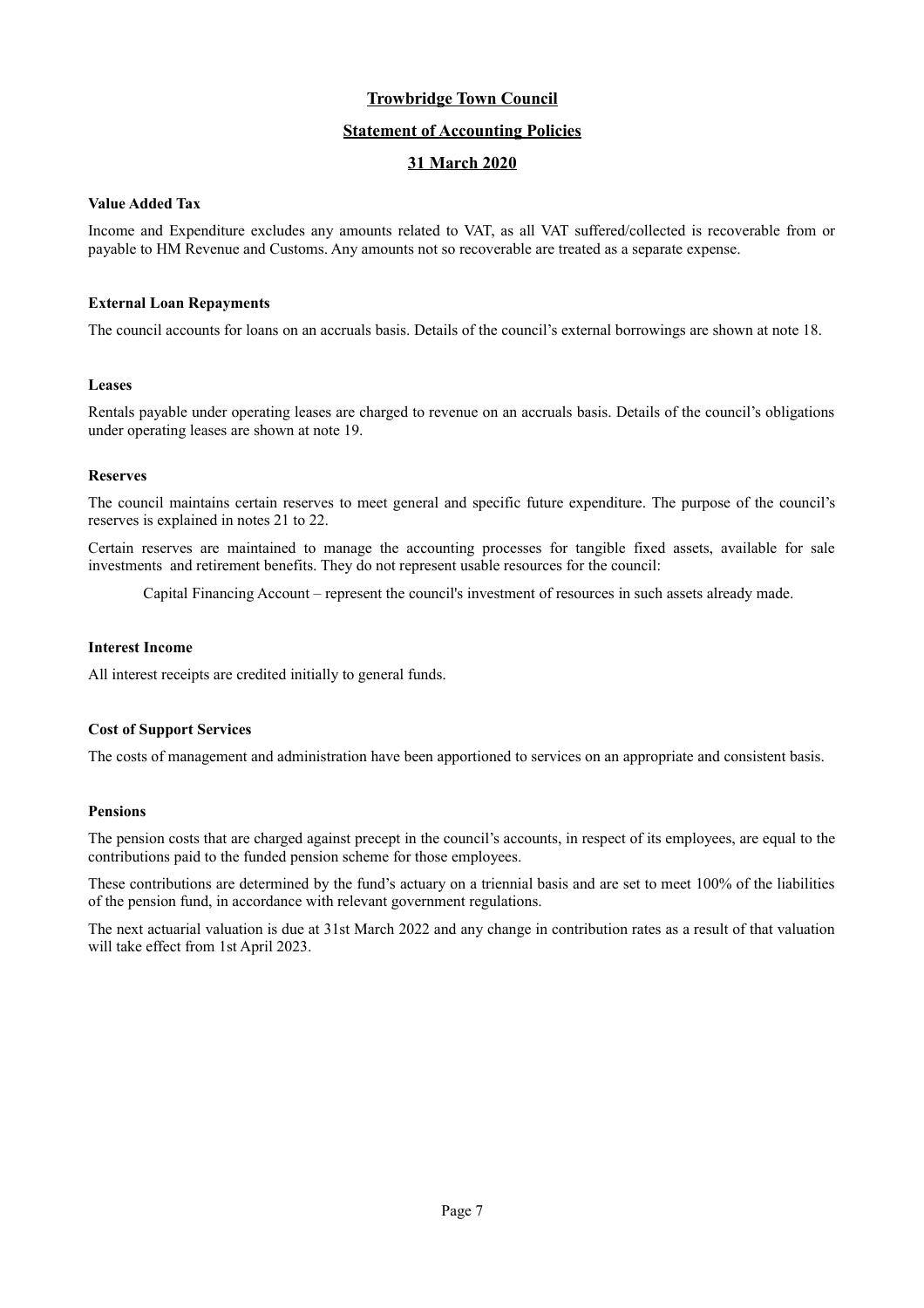# **Income and Expenditure Account**

## **31 March 2020**

|                                                                                                          | <b>Notes</b> | 2020<br>$\pmb{\mathfrak{L}}$ | 2019<br>£   |
|----------------------------------------------------------------------------------------------------------|--------------|------------------------------|-------------|
| <b>Income</b>                                                                                            |              |                              |             |
| Precept on Unitary Council                                                                               |              | 1,797,593                    | 1,720,783   |
| <b>Grants Receivable</b>                                                                                 |              | 190,844                      | 158,407     |
| Rents Receivable, Interest & Investment Income                                                           |              | 2,518                        | 2,020       |
| Charges made for Services                                                                                |              | 827,534                      | 865,442     |
| Other Income                                                                                             |              | 3,471                        | 4,598       |
| Total Income                                                                                             |              | 2,821,960                    | 2,751,250   |
| <b>Expenditure</b>                                                                                       |              |                              |             |
| <b>Direct Service Costs:</b>                                                                             |              |                              |             |
| Salaries & Wages                                                                                         |              | (1,088,385)                  | (1,104,548) |
| Grant-aid Expenditure                                                                                    |              | (47, 832)                    | (55, 470)   |
| Other Costs                                                                                              | 1            | (697, 934)                   | (838, 683)  |
| Democratic, Management & Civic Costs:                                                                    |              |                              |             |
| Salaries & Wages                                                                                         |              | (472,690)                    | (382, 937)  |
| <b>Other Costs</b>                                                                                       | 1            | (343, 025)                   | (370, 433)  |
| Total Expenditure                                                                                        |              | (2,649,866)                  | (2,752,071) |
| Excess of Income over Expenditure/(Expenditure over Income) for the year.                                |              | 172,094                      | (821)       |
| <b>Net Operating Surplus/(Deficit) for Year</b>                                                          |              | 172,094                      | (821)       |
| <b>STATUTORY CHARGES &amp; REVERSALS</b>                                                                 |              |                              |             |
| Statutory Charge for Capital (i.e. Loan Capital Repaid)                                                  |              | (84,938)                     | (41, 336)   |
| Capital Expenditure charged to revenue                                                                   | 12           | (42,760)                     | (2,342)     |
| Transfer from/(to) Earmarked Reserves                                                                    | 22           | 2,333                        | (32, 925)   |
| Surplus/(Deficit) for the Year to/(from) General Fund                                                    |              | 46,729                       | (77, 424)   |
| Net Surplus/(Deficit) for the Year                                                                       |              | 44,396                       | (44, 499)   |
| The above Surplus/(Deficit) for the Year has been applied/(funded) for the Year<br>to/(from) as follows: |              |                              |             |
| Transfer from/(to) Earmarked Reserves                                                                    | 22           | (2,333)                      | 32,925      |
| Surplus/(Deficit) for the Year to/(from) General Fund                                                    |              | 46,729                       | (77, 424)   |
|                                                                                                          |              | 44,396                       | (44, 499)   |
|                                                                                                          |              |                              |             |

The council had no other recognisable gains and/or losses during the year.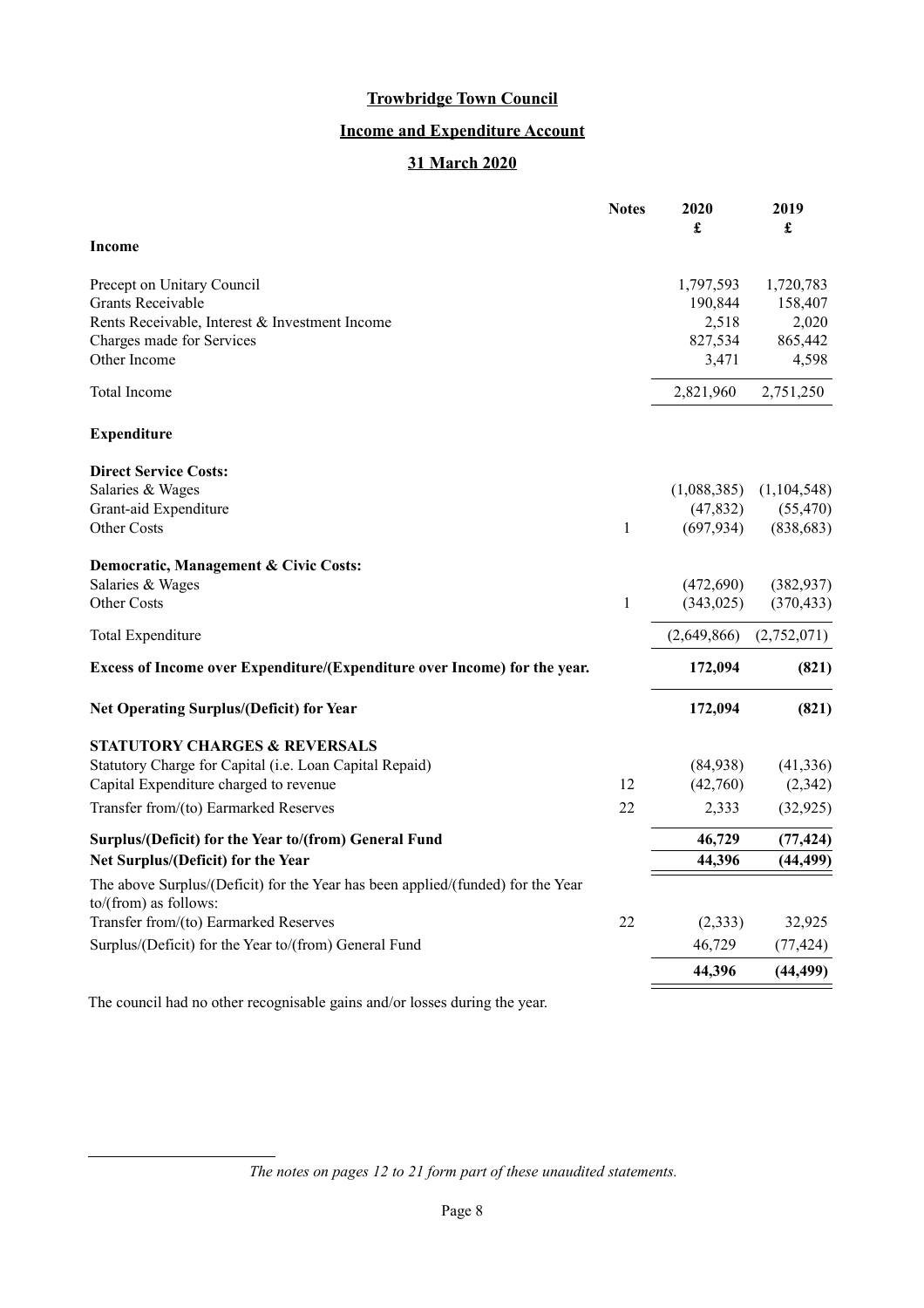# **Statement of Movement in Reserves**

## **31 March 2020**

|                           |                                                                                      |              | <b>Net</b><br><b>Movement</b> in |           |           |  |
|---------------------------|--------------------------------------------------------------------------------------|--------------|----------------------------------|-----------|-----------|--|
| <b>Reserve</b>            | <b>Purpose of Reserve</b>                                                            | <b>Notes</b> | 2020<br>£                        | Year<br>£ | 2019<br>£ |  |
| Capital Financing Account | Store of capital resources set aside<br>to purchase fixed assets                     | 21           | 621,295                          | (26,618)  | 647,913   |  |
| <b>Earmarked Reserves</b> | Amounts set aside from revenue<br>to meet general and specific<br>future expenditure | 22           | 84.969                           | (2, 333)  | 87,302    |  |
| General Fund              | Resources available to meet future<br>running costs                                  |              | 146,002                          | 46,729    | 99,273    |  |
| Total                     |                                                                                      |              | 852,266                          | 17,778    | 834,488   |  |

*The notes on pages [12](#page-11-0) to [21](#page-20-0) form part of these unaudited statements.*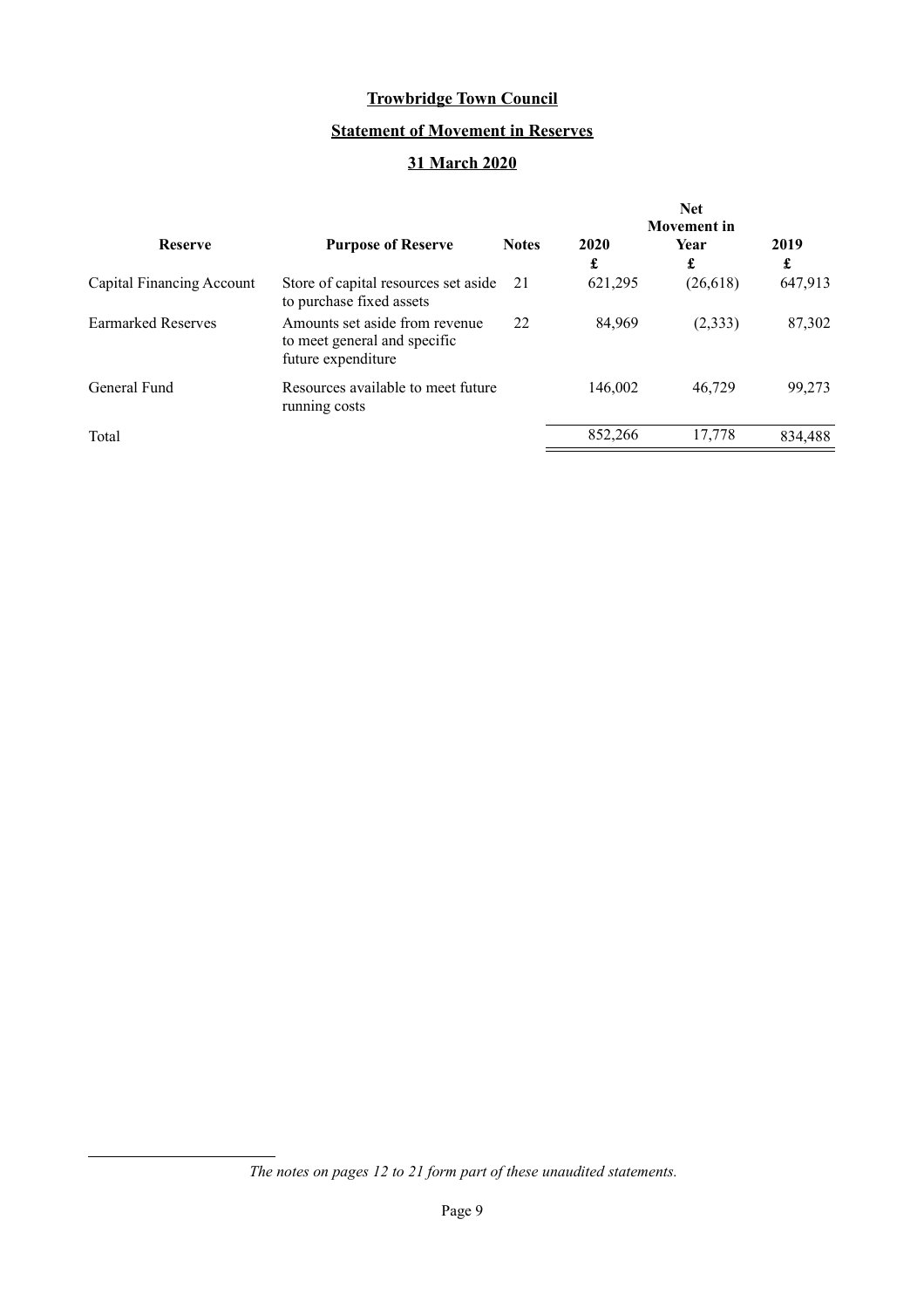## **Balance Sheet**

## **31 March 2020**

|                                                | <b>Notes</b> | 2020<br>£  | 2020<br>£   | 2019<br>£   |
|------------------------------------------------|--------------|------------|-------------|-------------|
| <b>Fixed Assets</b>                            |              |            |             |             |
| Tangible Fixed Assets                          | 11           |            | 8,867,806   | 7,320,949   |
| <b>Current Assets</b>                          |              |            |             |             |
| Stock                                          | 14           | 5,560      |             | 6,441       |
| Debtors and prepayments                        | 15           | 1,234,257  |             | 390,505     |
| Investments                                    | 16           | 25,000     |             | 25,000      |
| Cash at bank and in hand                       |              | 39,636     |             | 848,981     |
|                                                |              | 1,304,453  |             | 1,270,927   |
| <b>Current Liabilities</b>                     |              |            |             |             |
| <b>Current Portion of Long Term Borrowings</b> |              | (107, 858) |             | (82,019)    |
| Creditors and income in advance                | 17           | (239, 161) |             | (324, 050)  |
| <b>Net Current Assets</b>                      |              |            | 957,434     | 864,858     |
| <b>Total Assets Less Current Liabilities</b>   |              |            | 9,825,240   | 8,185,807   |
| <b>Long Term Liabilities</b>                   |              |            |             |             |
| Long-term borrowing                            | 18           |            | (5,940,502) | (5,601,277) |
| Deferred Grants                                | 20           |            | (3,032,472) | (1,750,042) |
| <b>Total Assets Less Liabilities</b>           |              |            | 852,266     | 834,488     |
| <b>Capital and Reserves</b>                    |              |            |             |             |
| Capital Financing Reserve                      | 21           |            | 621,295     | 647,913     |
| <b>Earmarked Reserves</b>                      | 22           |            | 84,969      | 87,302      |
| General Reserve                                |              |            | 146,002     | 99,273      |
|                                                |              |            | 852,266     | 834,488     |

The Unaudited Financial Statements represent a true and fair view of the financial position of the Council as at 31 March 2020, and of its Income and Expenditure for the year.

These accounts were approved by the Council on 21st July 2020 .

Signed: ......................................................................... .........................................................................

Cllr Mr P. Fuller Mr L. Allan BSc FSLCC

Mayor Responsible Financial Officer

Date: ...................................... ......................................

*The notes on pages [12](#page-11-0) to [21](#page-20-0) form part of these unaudited statements.*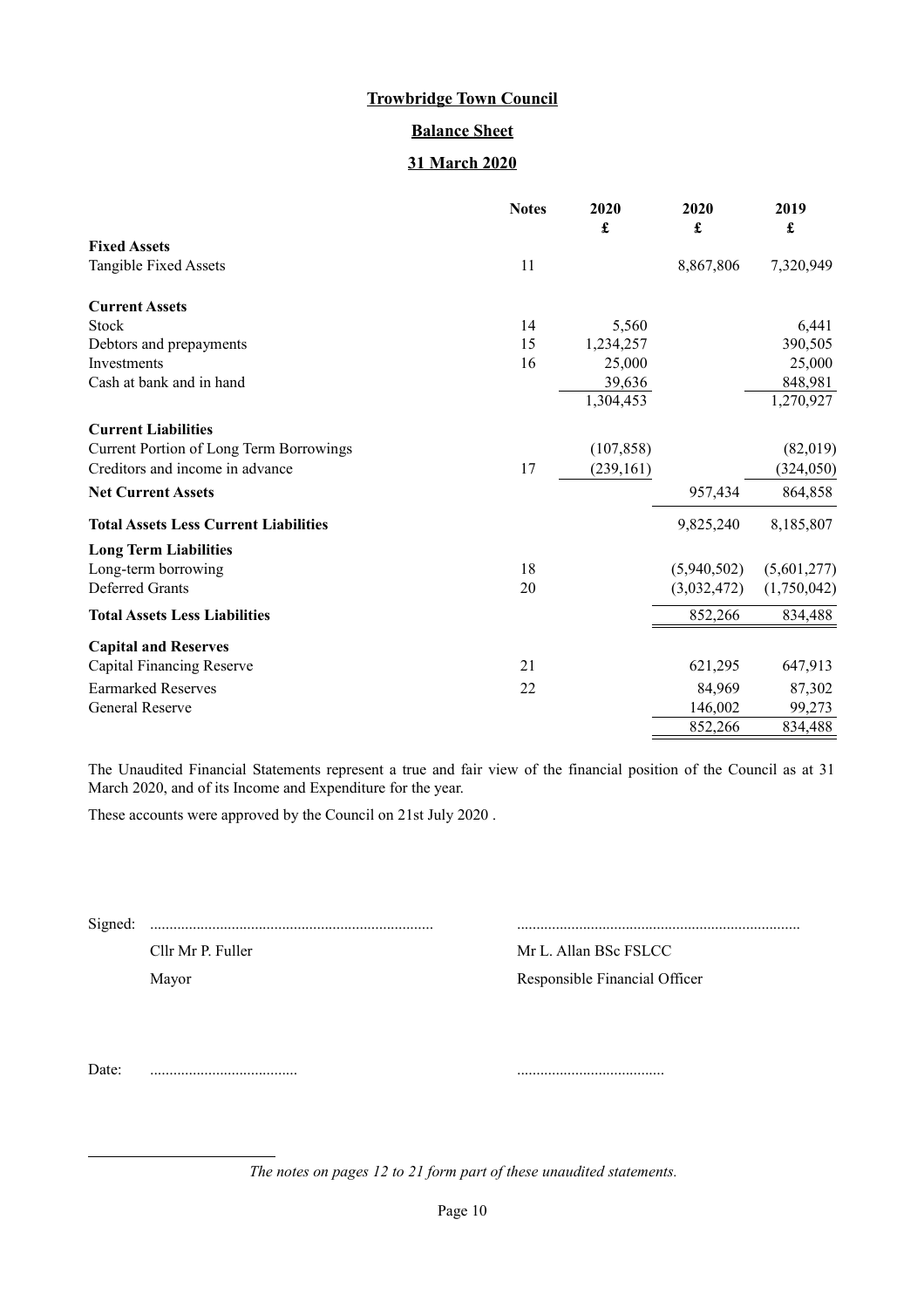# **Cash Flow Statement**

## **31 March 2020**

|                                                     | <b>Notes</b> | 2020<br>£   | 2020<br>£   | 2019<br>£   |
|-----------------------------------------------------|--------------|-------------|-------------|-------------|
| <b>REVENUE ACTIVITIES</b>                           |              |             |             |             |
| <b>Cash outflows</b>                                |              |             |             |             |
| Paid to and on behalf of employees                  |              | (1,561,073) |             | (1,487,544) |
| Other operating payments                            |              | (991, 618)  |             | (1,205,779) |
|                                                     |              |             | (2,552,691) | (2,693,323) |
| <b>Cash inflows</b>                                 |              |             |             |             |
| Precept on Unitary Council                          |              | 1,797,593   |             | 1,720,783   |
| Cash received for services                          |              | 1,026,481   |             | 852,270     |
| Revenue grants received                             |              | 190,844     |             | 158,407     |
| Agency receipts                                     |              |             |             | 1,180       |
|                                                     |              |             | 3,014,918   | 2,732,640   |
| Net cash (outflow)/inflow from Revenue Activities   | 25           |             | 462,227     | 39,317      |
| <b>SERVICING OF FINANCE</b>                         |              |             |             |             |
| <b>Cash outflows</b>                                |              |             |             |             |
| Interest paid                                       |              | (358, 388)  |             | (228, 549)  |
| <b>Cash inflows</b>                                 |              |             |             |             |
| Interest received                                   |              | 2,510       |             | 2,020       |
| Net cash (outflow) from Servicing of Finance        |              |             | (355, 878)  | (226, 529)  |
| <b>CAPITAL ACTIVITIES</b>                           |              |             |             |             |
| <b>Cash outflows</b>                                |              |             |             |             |
| Purchase of fixed assets                            |              | (1,740,694) |             | (306, 600)  |
| <b>Cash inflows</b>                                 |              |             |             |             |
| Capital grant received                              |              | 459,936     |             | 334,872     |
| Net cash (outflow)/inflow from Capital Activities   |              |             | (1,280,758) | 28,272      |
| Net cash (outflow) before Financing                 |              |             | (1,174,409) | (158,940)   |
| <b>FINANCING AND LIQUID RESOURCES</b>               |              |             |             |             |
| <b>Cash outflows</b>                                |              |             |             |             |
| Loan repayments made                                |              |             | (84,936)    | (41, 336)   |
| <b>Cash inflows</b>                                 |              |             |             |             |
| New loans raised                                    |              |             | 450,000     | 750,000     |
| Net cash inflow from financing and liquid resources |              |             | 365,064     | 708,664     |
| (Decrease)/Increase in cash                         | 26           |             | (809, 345)  | 549,724     |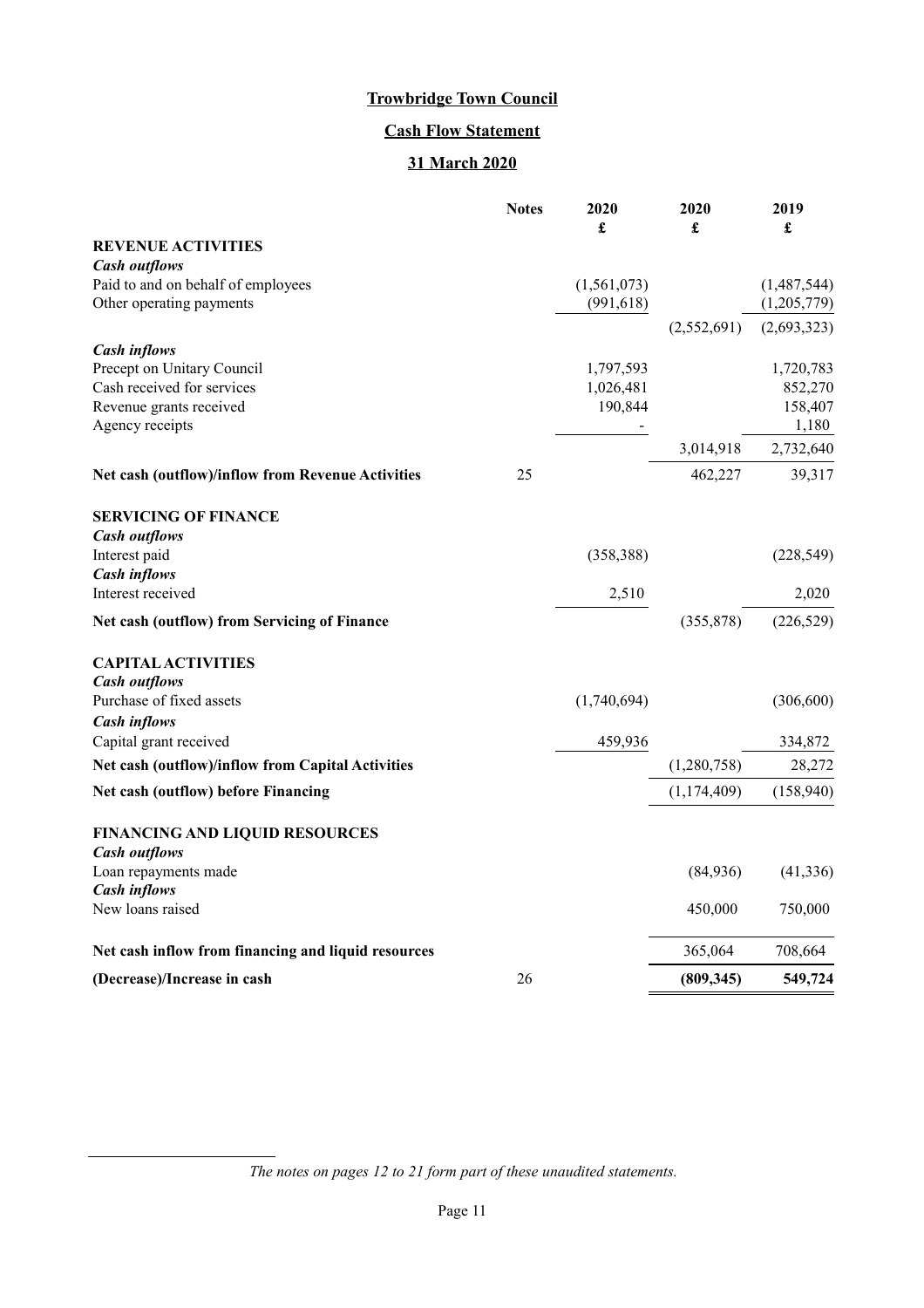## **Notes to the Accounts**

## **31 March 2020**

## <span id="page-11-0"></span>**1 Other Costs Analysis Other Costs reported in the council's Income and Expenditure Account comprise the following:**

### **Direct Service Costs**

|                                           | 2020      | 2019      |
|-------------------------------------------|-----------|-----------|
|                                           | £         | £         |
| Arts Development & Support                | 20,125    | 30,000    |
| Museums & Galleries                       | 42,870    | 53,462    |
| <b>Community Centres</b>                  | 377,160   | 390,143   |
| Sports Development & Community Recreation | (39, 878) | 519       |
| Outdoor Sports & Recreation Facilities    | 84.044    | 91,496    |
| Community Parks & Open Spaces             | 44,898    | 96,581    |
| <b>Allotments</b>                         | 2,083     | 983       |
| Closed Churchyards                        | 4,725     | 8,195     |
| Community Safety (Crime Reduction)        | 39,166    | 38,821    |
| Grant Aid                                 | 17,930    | 18,300    |
| Promotion & Marketing of the Area         | 118,857   | 148,423   |
| <b>Community Development</b>              | 9,851     | 15,936    |
| Routine Repairs (other roads)             | 23,935    | 1,294     |
| Less: Grant-aid Expenditure               | (47, 832) | (55, 470) |
| <b>Total</b>                              | 697,934   | 838,683   |

## **Democratic, Management & Civic Costs**

|                      | 2020    | 2019    |
|----------------------|---------|---------|
|                      | £       | £       |
| Corporate Management | 63,253  | 114,662 |
| Civic Expenses       | 32,138  | 20,769  |
| Mayors Allowance     | 930     | 2,421   |
| Interest Payable     | 246,704 | 232,581 |
| <b>Total</b>         | 343,025 | 370,433 |
|                      |         |         |

As reported in the Statement of Accounting Policies, apportionment of central costs is not reflected in the above analysis.

### **2 Interest and Investment Income**

|                                 | 2020  | 2019  |
|---------------------------------|-------|-------|
|                                 |       |       |
| Interest Income - General Funds | 2,518 | 2,020 |
|                                 | 2.518 | 2.020 |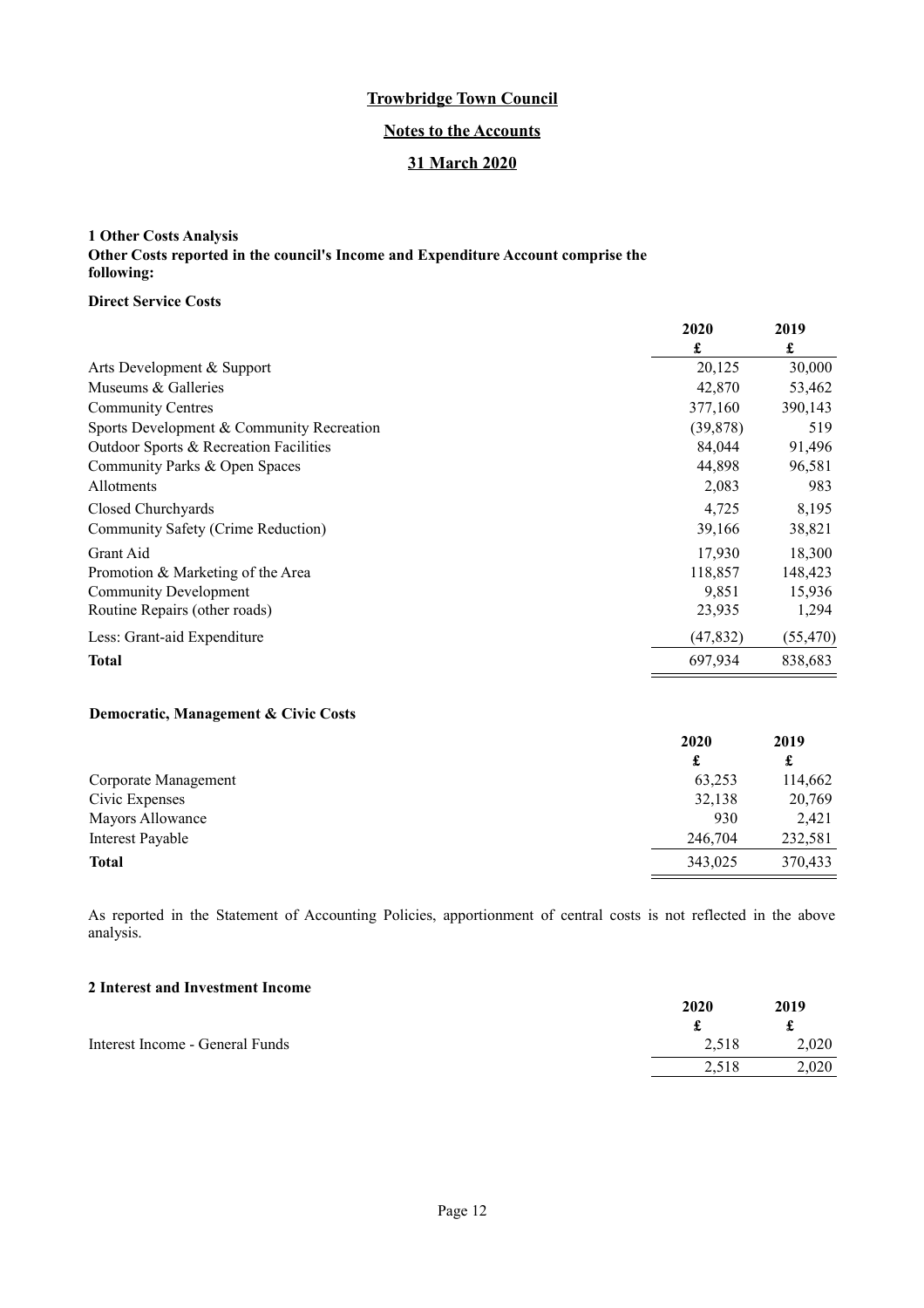### **Notes to the Accounts**

## **31 March 2020**

#### **3 Interest Payable and Similar Charges**

|                                                   | 2020<br>£ | 2019<br>£ |
|---------------------------------------------------|-----------|-----------|
| External Interest Charges - Loans                 | 246,704   | 232,581   |
|                                                   | 246,704   | 232,581   |
| <b>4 Agency Work</b>                              |           |           |
| <b>Commissioning Authority and Nature of Work</b> | 2020<br>£ | 2019<br>£ |
| Wiltshire Council - Trowbridge Museum Management  |           | 1,180     |
|                                                   |           | 1,180     |

During the year the Council commissioned no agency work to be performed by other authorities.

#### **5 Related Party Transactions**

The council is required to disclose material transactions with related parties – bodies that have the potential to control or influence the council or to be controlled or influenced by the council. Disclosure of these transactions allows readers to assess the extent to which the council might have been constrained in its ability to operate independently or might have secured the ability to limit another party's freedom to bargain with the council at arms length.

Related parties include:

#### **Central Government**

The council's operations are controlled by statutes passed by Central Government. All transactions with Central Government arise as a result of some of those statutes but do not, in the opinion of the council, require to be disclosed here.

#### **Principal Authorities**

Wiltshire Council collects this council's Precept and remits the same to the council under statutory provisions. The Precept is disclosed separately elsewhere in these accounts.

Wiltshire Council administers the Pension Fund of which certain of the council's staff are members. Details of amounts payable to the fund are disclosed at note 10.

#### **Members of the council**

Members have direct control over the council's financial and operating policies. During the year no members have undertaken any declarable, material transactions with the council, nor the council with any member. Details of such transactions (if any) are recorded in the Register of Members' Interests, open to public inspection at the council's offices.

Members represent the council on various organisations. Appointments are reviewed annually, unless a specific termination date applies to the term of office. None of these appointments places a Member in a position to exert undue influence or control.

#### **Officers of the Council**

Other than their contracts of employment, no material transactions have been made during the year between the council and any officer.

#### **Other Organisations**

The council awards grants to support a number of voluntary or charitable bodies. It does not attempt to exert control or influence as a result of such grants.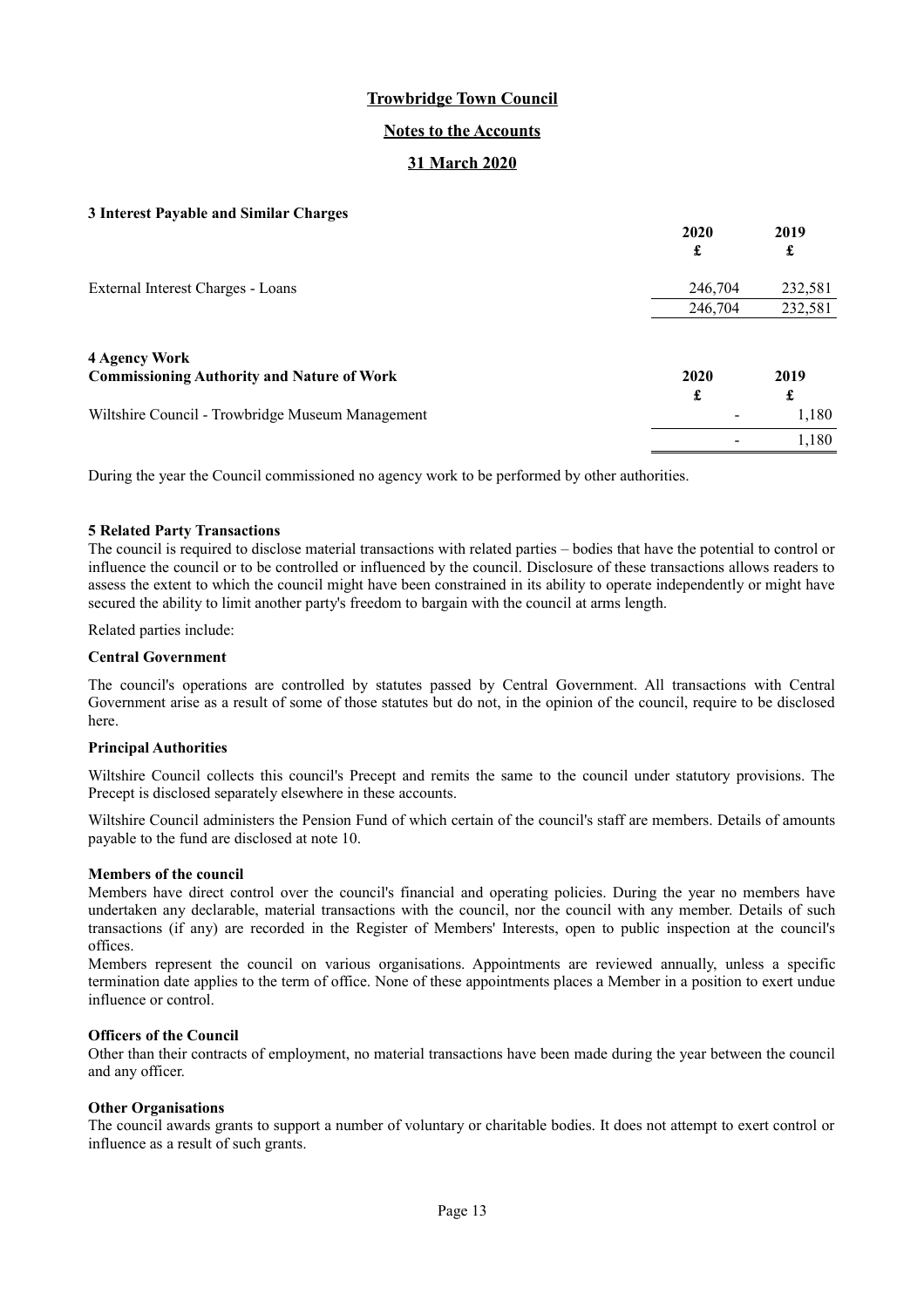## **Notes to the Accounts**

## **31 March 2020**

### **6 General Power of Competence**

With effect from 17th July 2012 Trowbridge Town Council acquired the right to exercise the General Power of Competence extended to Town and Parish Councils under the Localism Act 2011 by S.I. 2012 No 965 (The Parish Councils (General Power of Competence) (Prescribed Conditions) Order 2012). Therefore, with effect from 17th July 2012 the council no longer exercises the powers conveyed by Section 137 of the Local Government Act 1972 (as amended).

### **7 Audit Fees**

The council is required to report and disclose the cost of services provided by its external auditors.

These may be summarised as follows:

| 2020  | 2019  |
|-------|-------|
| £     | £     |
| 2,800 | 2,800 |
| 2,800 | 2,800 |
| 2020  | 2019  |
| £     | £     |
|       |       |
| 930   | 2,421 |
| 930   | 2,421 |
|       |       |

### **9 Employees**

The average weekly number of employees during the year was as follows:

|           | 2020          | 2019          |
|-----------|---------------|---------------|
|           | <b>Number</b> | <b>Number</b> |
| Full-time | 38            | 33            |
| Part-time | 21            | 22            |
| Temporary | 19            | 39            |
|           | 78            | 94            |

All staff are paid in accordance with nationally agreed pay scales.

### **10 Pension Costs**

The council participates in the Wiltshire Pension Fund. The Wiltshire Pension Fund is a defined benefit scheme, but the council is unable to identify its share of the underlying assets and liabilities because all town and parish councils in the scheme pay a common contribution rate.

The cost to the council for the year ended 31 March 2020 was £204,422 (31 March 2019 - £198,675).

The most recent actuarial valuation was carried out as at 31st March 2019, and the council's contribution rate is confirmed as being 20.70% of employees' pensionable pay with effect from 1st April 2020 (year ended 31 March 2020  $-20.10\%$ ).

Financial Reporting Standard 17 (FRS17): "Retirement Benefits" sets out accounting requirements for pension costs. For schemes such as Wiltshire Pension Fund, paragraph 9(b) of FRS17 requires the council to account for pension costs on the basis of contributions actually payable to the scheme during the year.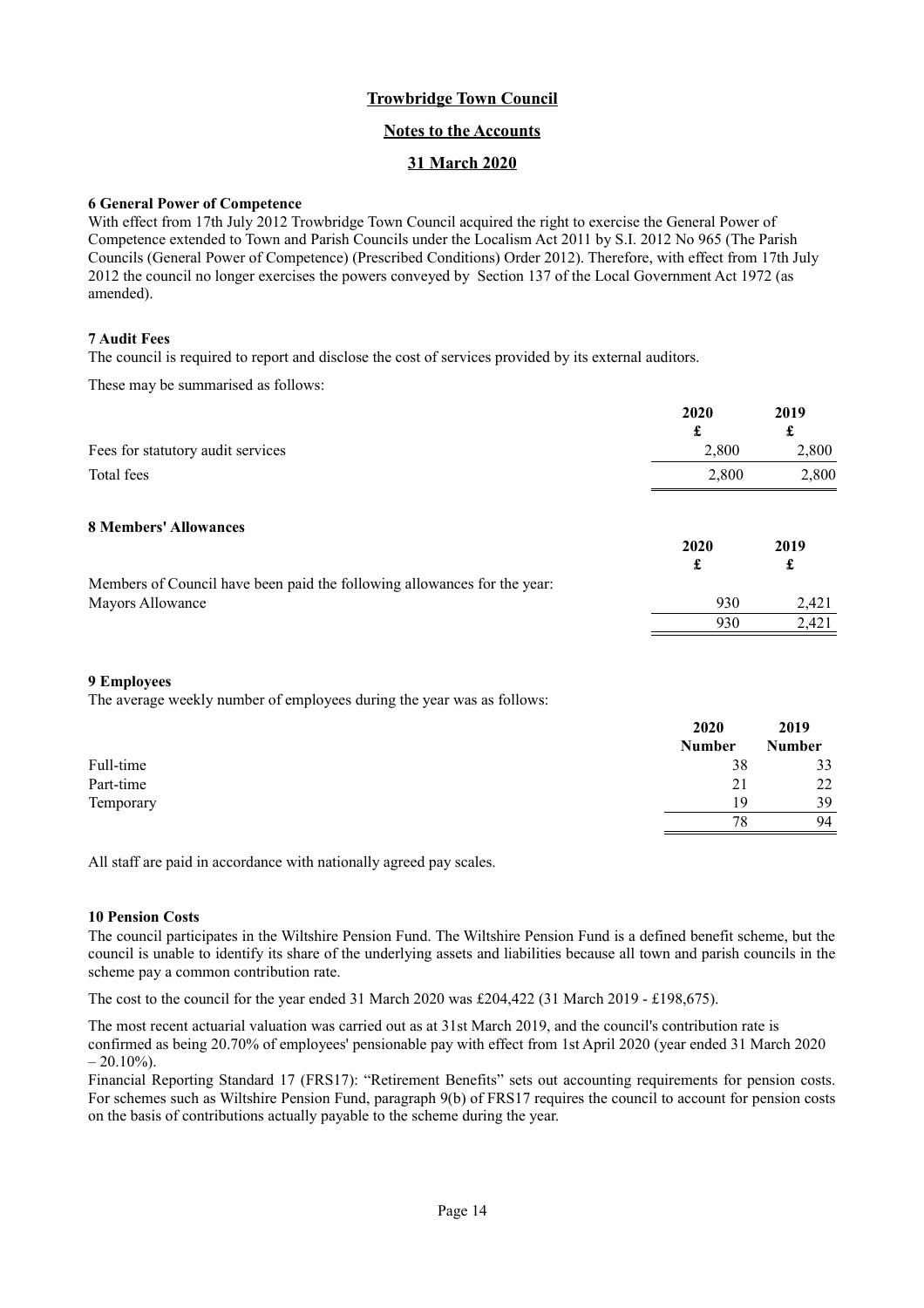### **Notes to the Accounts**

## **31 March 2020**

#### **11 Tangible Fixed Assets**

|                                          | <b>Operational</b><br>Freehold<br>Land and<br><b>Buildings</b> | Operational<br>Leasehold<br>Land and<br><b>Buildings</b> | <b>Vehicles and</b><br>Equipment | Infra-<br>structure<br><b>Assets</b> | Community<br><b>Assets</b> | Other                | <b>Total</b>              |
|------------------------------------------|----------------------------------------------------------------|----------------------------------------------------------|----------------------------------|--------------------------------------|----------------------------|----------------------|---------------------------|
| Cost                                     | £                                                              | £                                                        | £                                | £                                    | $\pmb{\mathfrak{L}}$       | £                    | £                         |
| At 31 March 2019<br><b>Additions</b>     | 7,777,471                                                      | 130,576                                                  | 1,252,862<br>1,095               | 720,328<br>39,493                    | 25,042                     | 504,668<br>1,700,106 | 10,410,947<br>1,740,694   |
| At 31 March 2020                         | 7,777,471                                                      | 130,576                                                  | 1,253,957                        | 759,821                              | 25,042                     | 2,204,774            | 12,151,641                |
| Depreciation                             |                                                                |                                                          |                                  |                                      |                            |                      |                           |
| At 31 March 2019<br>Charged for the year | (1,221,635)<br>(138,988)                                       | (130, 576)                                               | (1, 135, 379)<br>(32, 237)       | (601, 020)<br>(22,612)               | (1,388)                    |                      | (3,089,998)<br>(193, 837) |
| At 31 March 2020                         | (1,360,623)                                                    | (130, 576)                                               | (1,167,616)                      | (623, 632)                           | (1,388)                    | $\blacksquare$       | (3,283,835)               |
| <b>Net Book Value</b>                    |                                                                |                                                          |                                  |                                      |                            |                      |                           |
| At 31 March 2020                         | 6,416,848                                                      |                                                          | 86,341                           | 136,189                              | 23,654                     | 2,204,774            | 8,867,806                 |
| At 31 March 2019                         | 6,555,836                                                      |                                                          | 117,483                          | 119,308                              | 23,654                     | 504,668              | 7,320,949                 |

Although classified as capital expenditure, certain minor equipment purchases are not included in the above as they are not material in overall value.

#### **Fixed Asset Valuation**

The freehold and leasehold properties that comprise the council's properties have been valued as at 31st March 2006 by external independent valuers, Messrs Dreweatt Neate, Chartered Surveyors. Valuations have been made on the basis set out in the Statement of Accounting Policies, except that not all properties were inspected. This was neither practical nor considered by the valuer to be necessary for the purpose of valuation. Plant and machinery that form fixtures to the building are included in the valuation of the building.

> **2020 2019** £ £

#### **Assets Held under Finance Agreements**

The council holds no such assets

## **12 Financing of Capital Expenditure**

The following capital expenditure during the year:

| <b>Fixed Assets Purchased</b> | 1,740,694 | 306,600 |
|-------------------------------|-----------|---------|
|                               | 1,740,694 | 306,600 |
| was financed by:              |           |         |
| Capital Grants                | 891,207   | 281,276 |
| Loan Proceeds                 | 806,727   | 22,982  |
| Precept and Revenue Income    | 42,760    | 2,342   |
|                               | 1,740,694 | 306,600 |
|                               |           |         |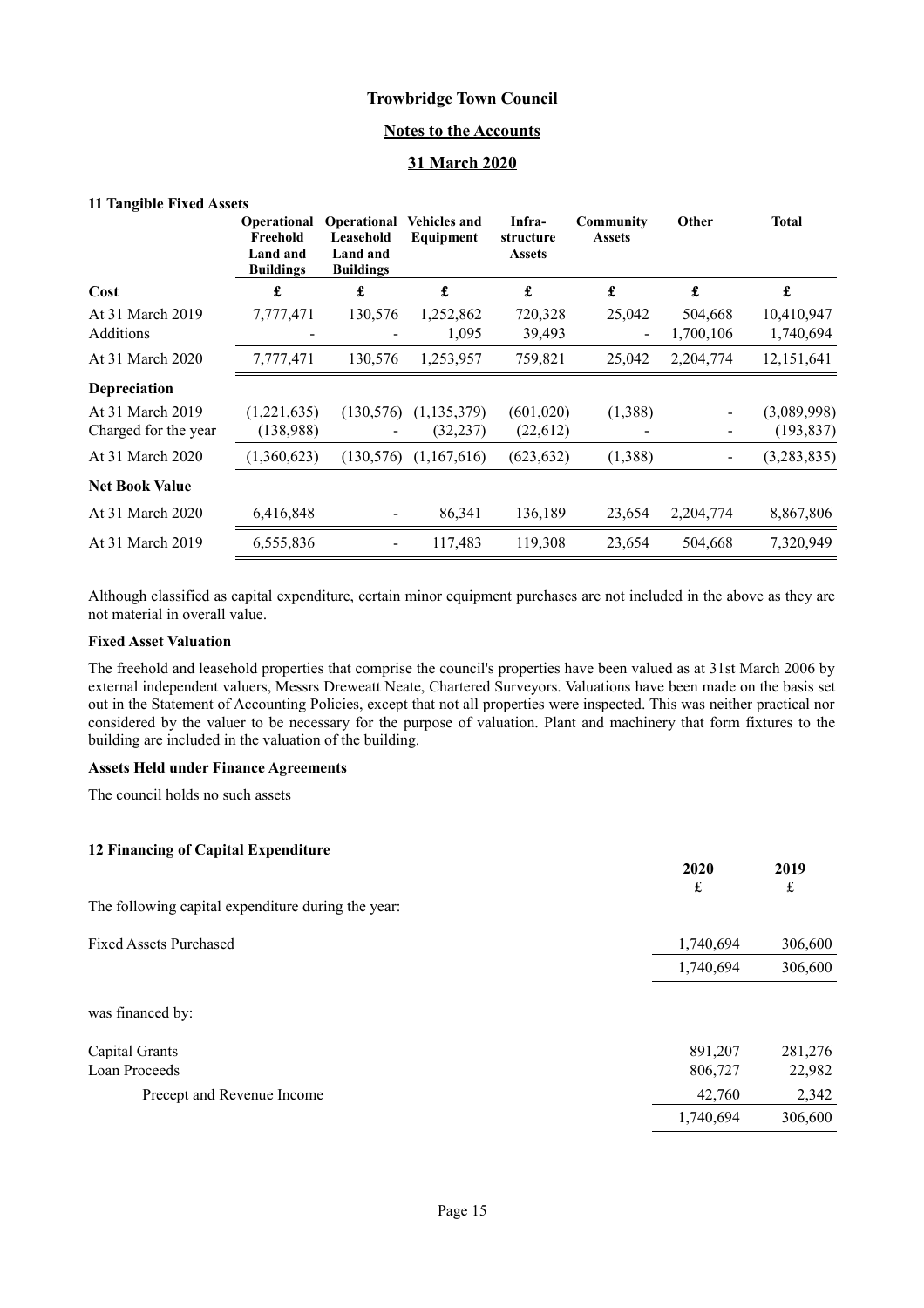### **Notes to the Accounts**

## **31 March 2020**

### **13 Information on Assets Held**

Fixed assets owned by the council include the following:

## **Operational Land and Buildings**

Grove Recreation Ground Bradley Road and Lambrok Playing Fields and Changing Rooms Playing Fields at Woodmarsh Road Trowbridge Museum – Tenant's Improvements Studley Green Community Centre New Trowbridge Civic Centre Longfield Community Centre Trowbridge Park and buildings Land at Paxcroft **Vehicles and Equipment** CCTV Equipment

Light Vans – 1

Museum Equipment

Christmas Lights

Roadshow Equipment

Office equipment and Computers

Play Equipment

## **Infrastructure Assets**

Play Areas – 4

Lambrok BMX Track

Bus Shelters

Trowbridge Park fencing and lighting

Other street furniture

### **Community Assets**

Civic Regalia

Blind House

Museum Exhibits

Childrens' Play Areas

### **Other Assets**

Trowbridge Museum Improvements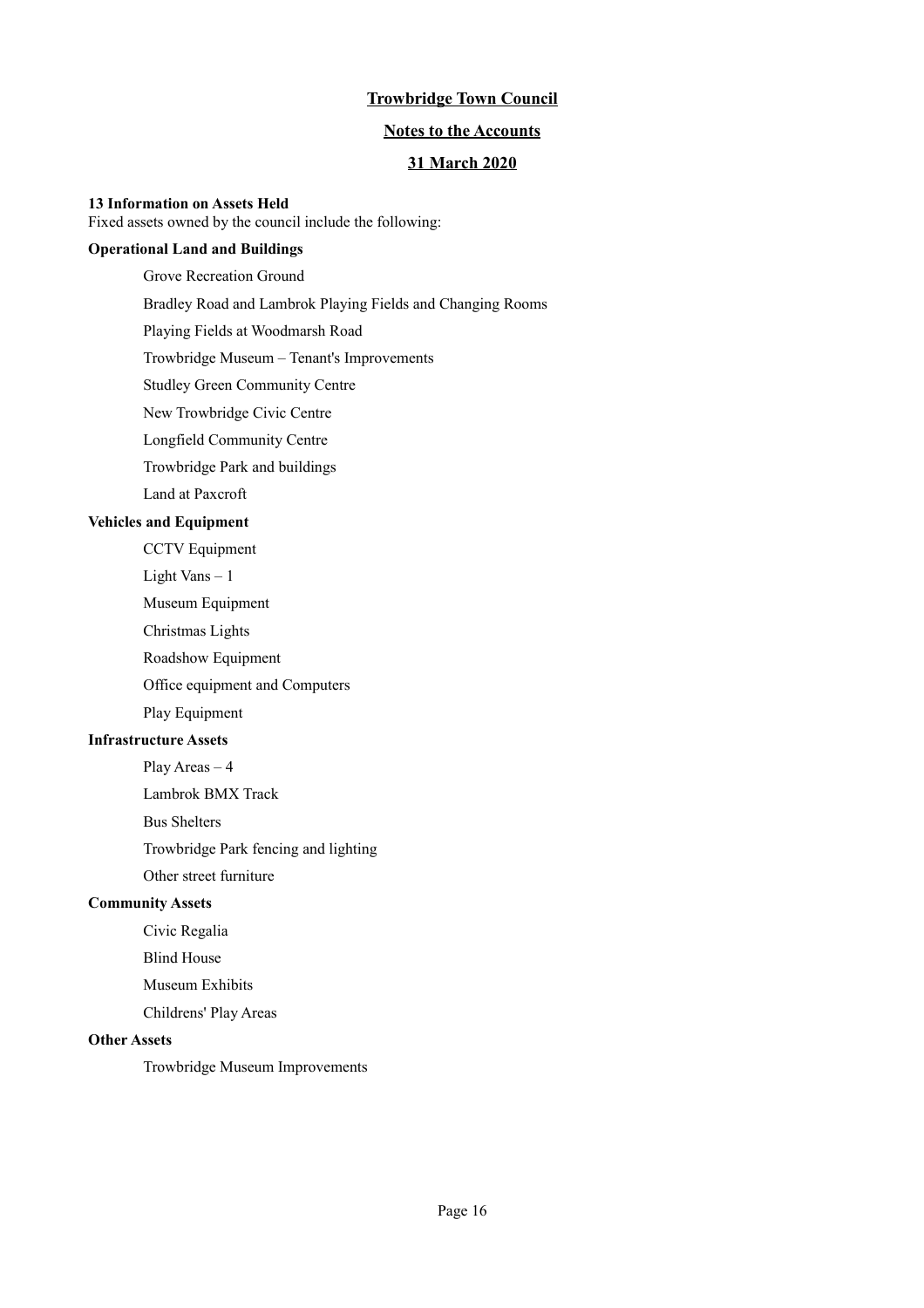# **Notes to the Accounts**

## **31 March 2020**

## **14 Stocks**

|                                       | 2020<br>£        | 2019<br>$\pmb{\mathfrak{L}}$ |
|---------------------------------------|------------------|------------------------------|
| <b>Community Centres</b>              | 3,204            | 4,960                        |
| <b>Tourist Information Centres</b>    | 2,356            | 1,481                        |
|                                       | 5,560            | 6,441                        |
| 15 Debtors                            |                  |                              |
|                                       | 2020<br>£        | 2019<br>£                    |
| Hall Hire Debtors<br>Doubtful Debtors | $\boldsymbol{0}$ | 140,181<br>(672)             |
| <b>Trade Debtors</b>                  | 129,742          | 139,509                      |
| VAT Recoverable                       | 120,683          | 34,049                       |
| Other Debtors                         | 1,618            | 3,111                        |
| Prepayments                           | 78,134           | 62,475                       |
| Accrued Income                        | 22,161           | 131,467                      |
| Accrued Interest Income               | 8                |                              |
| <b>Capital Grant Debtors</b>          | 881,911          | 19,894                       |
|                                       | 1,234,257        | 390,505                      |
| <b>16 Current Asset Investments</b>   |                  |                              |

|                                 | 2020   | 2019   |
|---------------------------------|--------|--------|
|                                 |        |        |
| CCLA Public Sector Deposit Fund | 25,000 | 25,000 |
|                                 | 25,000 | 25,000 |

# **17 Creditors and Accrued Expenses**

|                          | 2020<br>£ | 2019<br>£ |
|--------------------------|-----------|-----------|
| Trade Creditors          | 137,043   | 131,831   |
| <b>Other Creditors</b>   |           | (3,709)   |
| Accruals                 | 20,443    | 30,996    |
| Accrued Interest Payable | 6,845     | 118,529   |
| Income in Advance        | 74,830    | 46,403    |
|                          | 239,161   | 324,050   |

347,019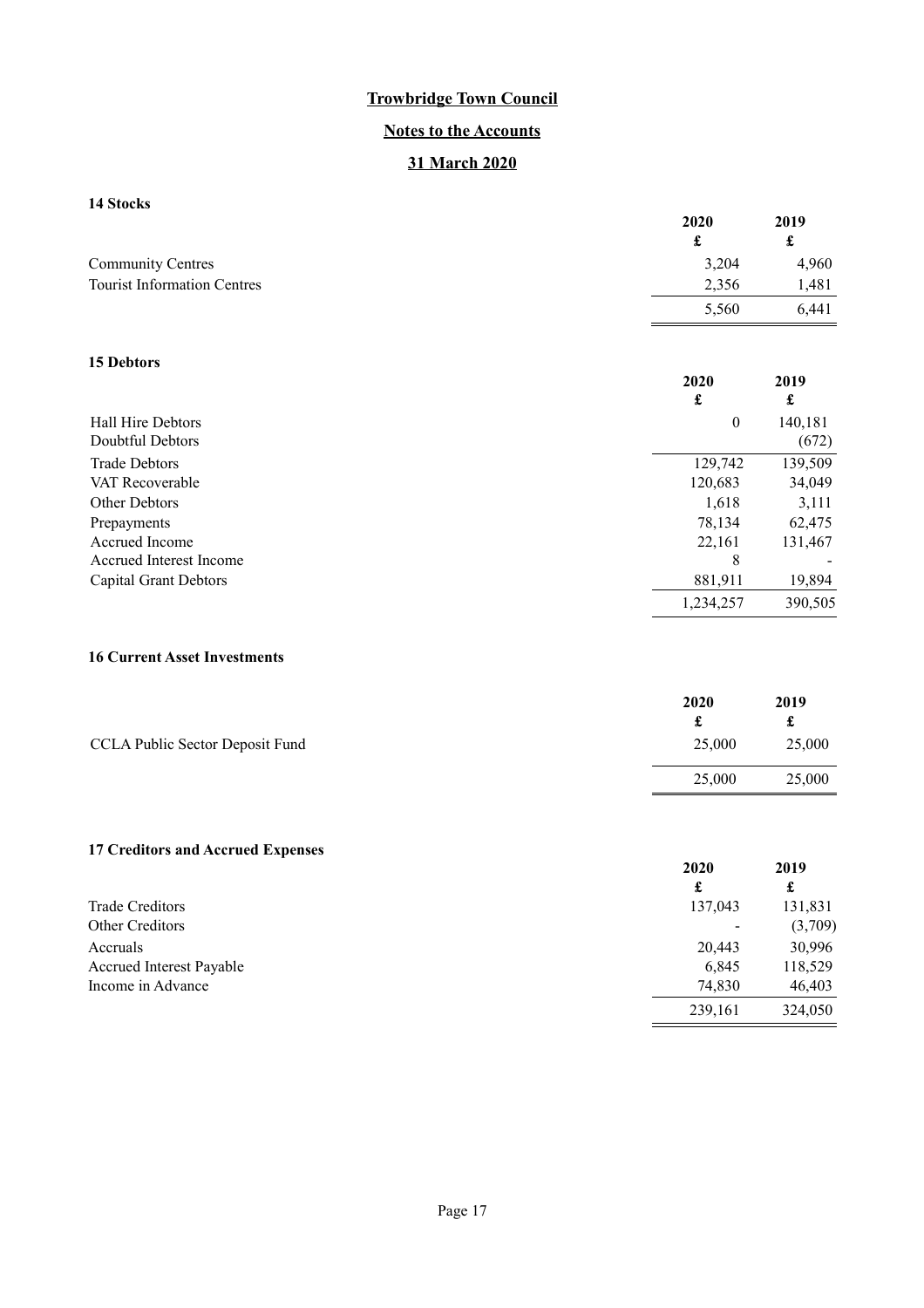## **Notes to the Accounts**

## **31 March 2020**

## **18 Long Term Liabilities**

| Public Works Loan Board                   | 2020<br>£<br>6,048,360 | 2019<br>£<br>5,683,296 |
|-------------------------------------------|------------------------|------------------------|
|                                           | 6,048,360              | 5,683,296              |
|                                           | 2020<br>£              | 2019<br>£              |
| The above loans are repayable as follows: |                        |                        |
| Within one year                           | 107,858                | 82,019                 |
| From one to two years                     | 81,792                 | 65,930                 |
| From two to five years                    | 261,641                | 212,428                |
| From five to ten years                    | 501,815                | 409,438                |
| Over ten years                            | 5,095,254              | 4,913,481              |
| <b>Total Loan Commitment</b>              | 6,048,360              | 5,683,296              |
| Less: Repayable within one year           | (107, 858)             | (82,019)               |
| Repayable after one year                  | 5,940,502              | 5,601,277              |
|                                           |                        |                        |

## **19 Financial Commitments under Operating Leases**

The council had annual commitments under non-cancellable operating leases of property as follows:

|                                                 | 2020 | 2019<br>£ |
|-------------------------------------------------|------|-----------|
| Obligations expiring within one year            |      | 12,001    |
| Obligations expiring between two and five years |      |           |
| Obligations expiring after five years           | 100  | 100       |
|                                                 | 100  | 640       |

The council had annual commitments under non-cancellable operating leases of equipment as follows:

|                                                 | 2020   | 2019   |
|-------------------------------------------------|--------|--------|
|                                                 |        |        |
| Obligations expiring within one year            |        | 540    |
| Obligations expiring between two and five years | 87,113 | 40,020 |
| Obligations expiring after five years           |        |        |
|                                                 | 87.113 | 40,560 |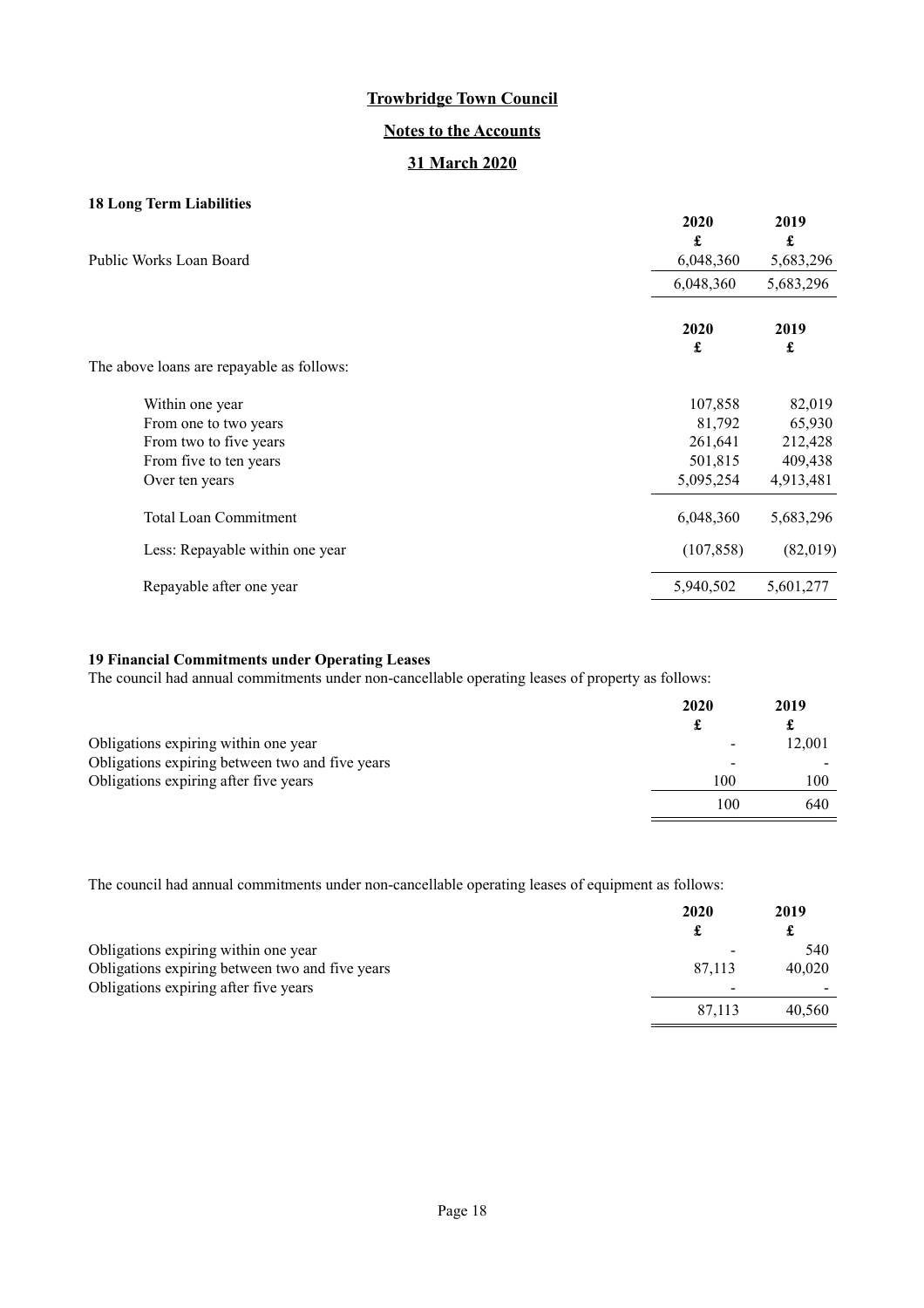### **Notes to the Accounts**

## **31 March 2020**

## **20 Deferred Grants**

|                                       | 2020      | 2019       |
|---------------------------------------|-----------|------------|
|                                       | £         | £          |
| <b>Capital Grants Unapplied</b>       |           |            |
| At 01 April                           | 33,285    |            |
| Grants received in the year           | 1,321,953 | 314,561    |
| Applied to finance capital investment | (891,207) | (281, 276) |
| At 31 March                           | 464,031   | 33,285     |
| <b>Capital Grants Applied</b>         |           |            |
| At 01 April                           | 1,716,757 | 1,477,558  |
| Grants Applied in the year            | 891,207   | 281,276    |
| Released to offset depreciation       | (39, 523) | (42,077)   |
| Extinguished and/or transferred       |           |            |
| At 31 March                           | 2,568,441 | 1,716,757  |
| <b>Total Deferred Grants</b>          |           |            |
| At 31 March                           | 3,032,472 | 1,750,042  |
| At 01 April                           | 1,750,042 | 1,477,558  |

Capital Grants are accounted for on an accruals basis and grants received have been credited to Deferred Grants Account. Amounts are released from the Deferred Grants Account to offset any provision for depreciation charged to revenue accounts in respect of assets that were originally acquired with the assistance of such grants.

### **21 Capital Financing Account**

| $\mu$ 1 Capital 1 mancing riccount        |            |            |
|-------------------------------------------|------------|------------|
|                                           | 2020<br>£  | 2019<br>£  |
| Balance at 01 April                       | 647,913    | 763,776    |
| Financing capital expenditure in the year |            |            |
| Additions - using revenue balances        | 42,760     | 2,342      |
| Loan repayments                           | 84,936     | 41,336     |
| Disposal of fixed assets                  |            | (9, 431)   |
| Depreciation eliminated on disposals      |            | 9.431      |
| Reversal of depreciation                  | (193, 837) | (201, 618) |
| Deferred grants released                  | 39,523     | 42,077     |
| Balance at 31 March                       | 621,295    | 647,913    |

The Capital Financing Account represents revenue and capital resources applied to finance capital expenditure or for the repayment of external loans. It also includes the reversal of depreciation to ensure it does not impact upon the amount to be met from precept. It does not represent a reserve that the council can use to support future expenditure.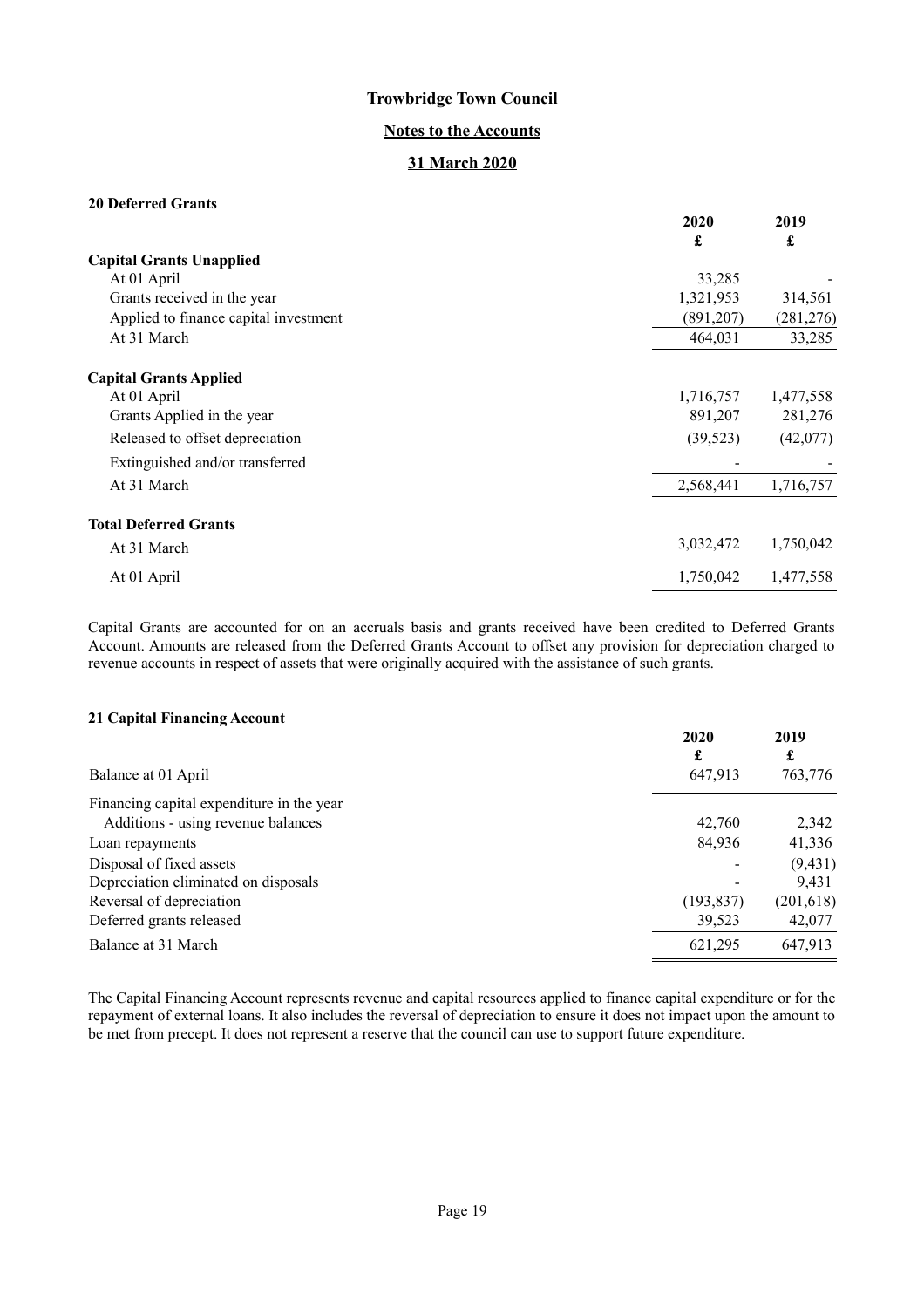### **Notes to the Accounts**

## **31 March 2020**

## **22 Earmarked Reserves**

|                                 | 01/04/2019 | to reserve | <b>Balance at</b> Contribution Contribution Balance at<br>from reserve $31/03/2020$ |        |
|---------------------------------|------------|------------|-------------------------------------------------------------------------------------|--------|
| Capital Projects Reserves       | -          |            |                                                                                     |        |
| <b>Asset Renewal Reserves</b>   | -          |            |                                                                                     |        |
| <b>Other Earmarked Reserves</b> | 87.302     | 172,390    | (174, 723)                                                                          | 84,969 |
| <b>Total Earmarked Reserves</b> | 87,302     | 172,390    | (174, 723)                                                                          | 84.969 |

The Other Earmarked Reserves are credited with amounts set aside from revenue to fund specific known commitments of the council.

The Other Earmarked Reserves at 31 March 2020 are set out in detail at Appendix A.

### **23 Capital Commitments**

The council had no other capital commitments at 31 March 2020 not otherwise provided for in these accounts.

### **24 Contingent Liabilities**

The council is not aware of any contingent liabilities at the date of these accounts.

### **25 Reconciliation of Revenue Cash Flow**

| 29 несопешанон от нетепас саян 1 юм          |           |            |
|----------------------------------------------|-----------|------------|
|                                              | 2020<br>£ | 2019<br>£  |
| Net Operating Surplus/(Deficit) for the year | 172,094   | 821        |
| Interest Payable                             | 246,704   | 232,581    |
| Interest and Investment Income               | (2,510)   | (2,020)    |
| Decrease in stock held                       | 881       | 1.829      |
| (Increase) in debtors                        | 18,265    | (132, 380) |
| Increase/(Decrease) in creditors             | 26,793    | (59, 872)  |
| Revenue activities net cash (outflow)/inflow | 462,227   | 39,317     |
|                                              |           |            |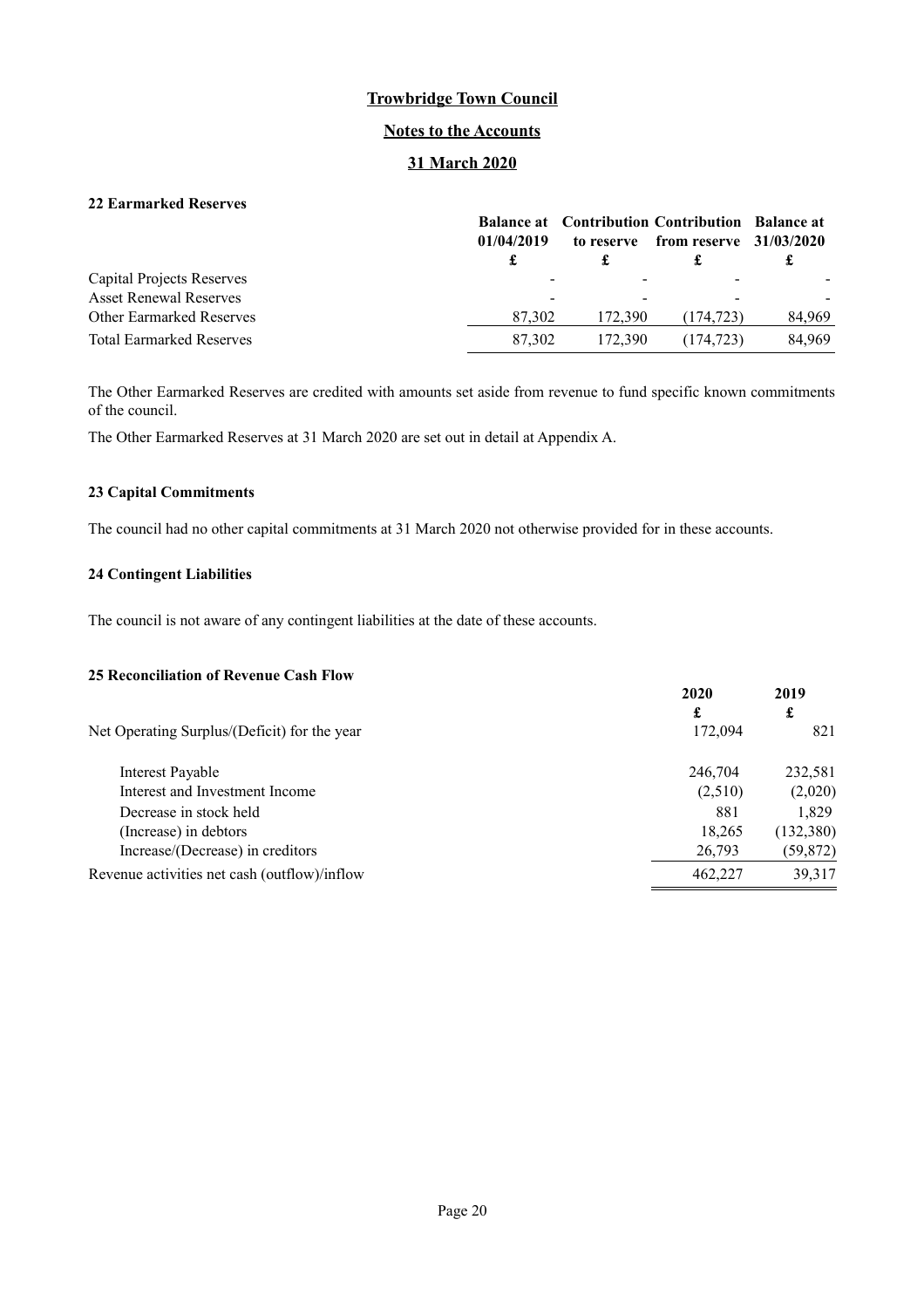## **Notes to the Accounts**

## **31 March 2020**

### **26 Movement in Cash**

| 40 іноусшсші ш Саэп                        | 2020<br>£     | 2019<br>£                    |
|--------------------------------------------|---------------|------------------------------|
| <b>Balances at 01 April</b>                |               |                              |
| Cash with accounting officers              | 4,347         | 4,297                        |
| Cash at bank                               | 844,634       | 294,960                      |
|                                            | 848,981       | 299,257                      |
| <b>Balances at 31 March</b>                |               |                              |
| Cash with accounting officers              | 4,347         | 4,347                        |
| Cash at bank                               | 35,289        | 844,634                      |
|                                            | 39,636        | 848,981                      |
| Net cash (outflow)/inflow                  | (809, 345)    | 549,724                      |
| 27 Reconciliation of Net Funds/Debt        |               |                              |
|                                            | 2020<br>£     | 2019<br>$\pmb{\mathfrak{L}}$ |
| (Decrease)/Increase in cash in the year    | (809, 345)    | 549,724                      |
| Cash inflow from new borrowings            | (450,000)     | (750,000)                    |
| Cash outflow from repayment of debt        | 84,936        | 41,336                       |
| Net cash flow arising from changes in debt | (365,064)     | (708, 664)                   |
| Movement in net debt in the year           | (1, 174, 409) | (158,940)                    |
| Cash at bank and in hand                   | 848,981       | 299,257                      |
| Total borrowings                           | (5,683,296)   | (4,974,632)                  |
| Net (debt) at 01 April                     | (4,834,315)   | (4,675,375)                  |
| Cash at bank and in hand                   | 39,636        | 848,981                      |
| Total borrowings                           | (6,048,360)   | (5,683,296)                  |
| Net (debt) at 31 March                     | (6,008,724)   | (4,834,315)                  |

### **28 Post Balance Sheet Events**

<span id="page-20-0"></span>There are no significant Post Balance Sheet events since the preparation of these accounts, up to the date of their final adoption (on 21st July 2020), which would have a material impact on the amounts and results reported herein.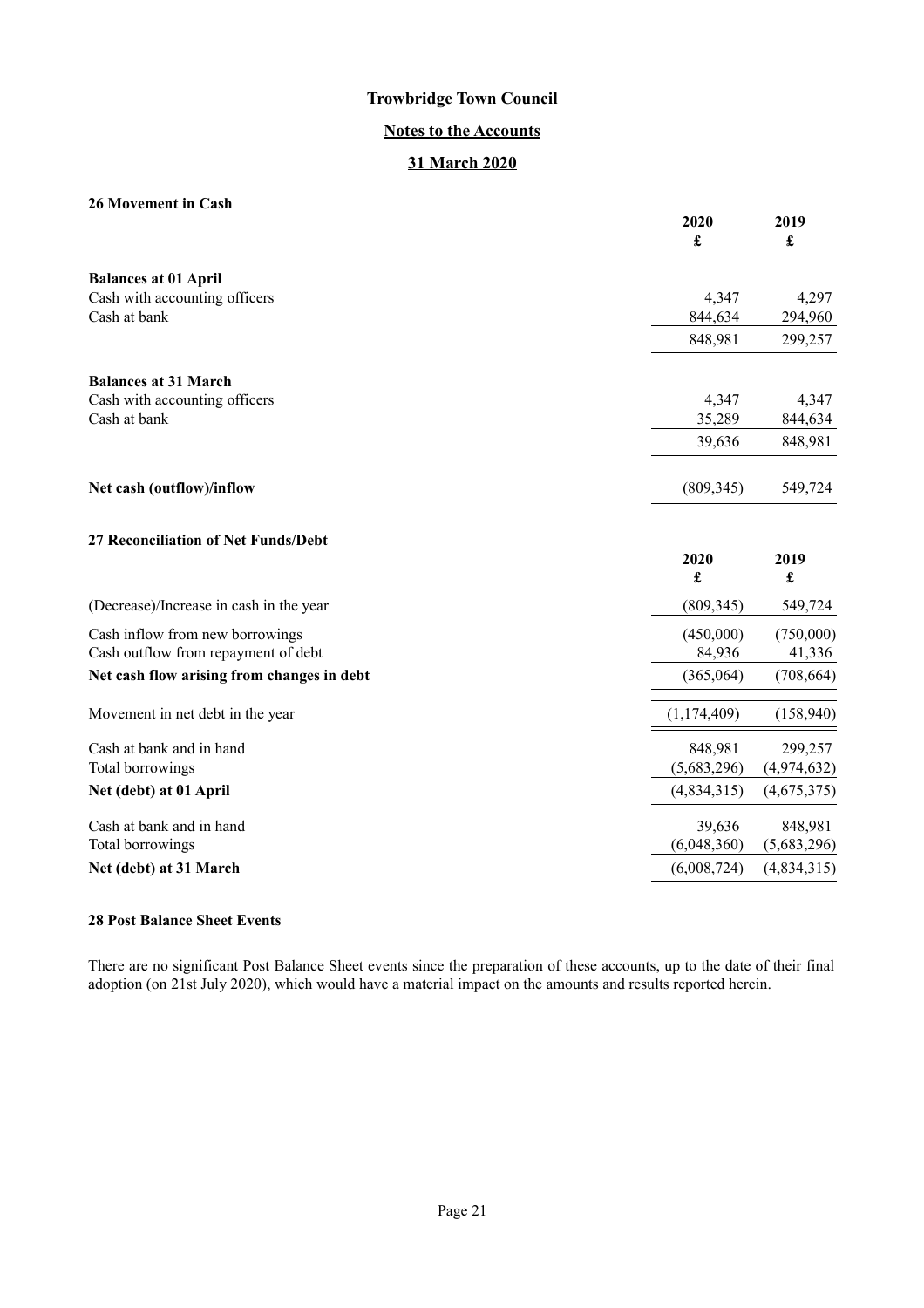# **Trowbridge Town Council Appendices 31 March 2020**

# **Appendix A**

# **Schedule of Earmarked Reserves**

|                                       | Balance at       | Contribution     | Contribution        | Balance at       |
|---------------------------------------|------------------|------------------|---------------------|------------------|
|                                       | 01/04/2019       | to reserve       | <u>from reserve</u> | 31/03/2020       |
|                                       | £                | $\mathbf f$      | $\pounds$           | $\pounds$        |
| <b>Capital Project Reserves</b>       |                  |                  |                     |                  |
| None                                  |                  |                  |                     | $\boldsymbol{0}$ |
|                                       | $\boldsymbol{0}$ | $\boldsymbol{0}$ | $\boldsymbol{0}$    | $\boldsymbol{0}$ |
| <b>Equipment Replacement Reserves</b> |                  |                  |                     |                  |
| None                                  |                  |                  |                     | $\boldsymbol{0}$ |
|                                       | $\boldsymbol{0}$ | $\boldsymbol{0}$ | $\boldsymbol{0}$    | $\boldsymbol{0}$ |
|                                       |                  |                  |                     |                  |
| <b>Other Earmarked Reserves</b>       |                  |                  |                     |                  |
| Museum Revenue                        | 37,663           |                  | (37, 663)           | $\theta$         |
| Play Area/Land Acquisition            | 28,358           | 3,273            | (31, 160)           | 471              |
| Loans not taken                       | 21,281           |                  | (21, 281)           | $\theta$         |
| <b>CIL Receipts</b>                   | $\overline{0}$   | 84,619           | (84, 619)           | $\theta$         |
| Longfield Reserve                     | $\boldsymbol{0}$ | 8,000            |                     | 8,000            |
| <b>Woodmarsh Reserve</b>              | $\boldsymbol{0}$ | 11,853           |                     | 11,853           |
| Civic Centre Reserve                  | $\boldsymbol{0}$ | 64,645           |                     | 64,645           |
|                                       |                  |                  |                     |                  |
|                                       | 87,302           | 172,390          | (174, 723)          | 84,969           |
| <b>TOTAL EARMARKED RESER</b>          | 87,302           | 172,390          | (174, 723)          | 84,969           |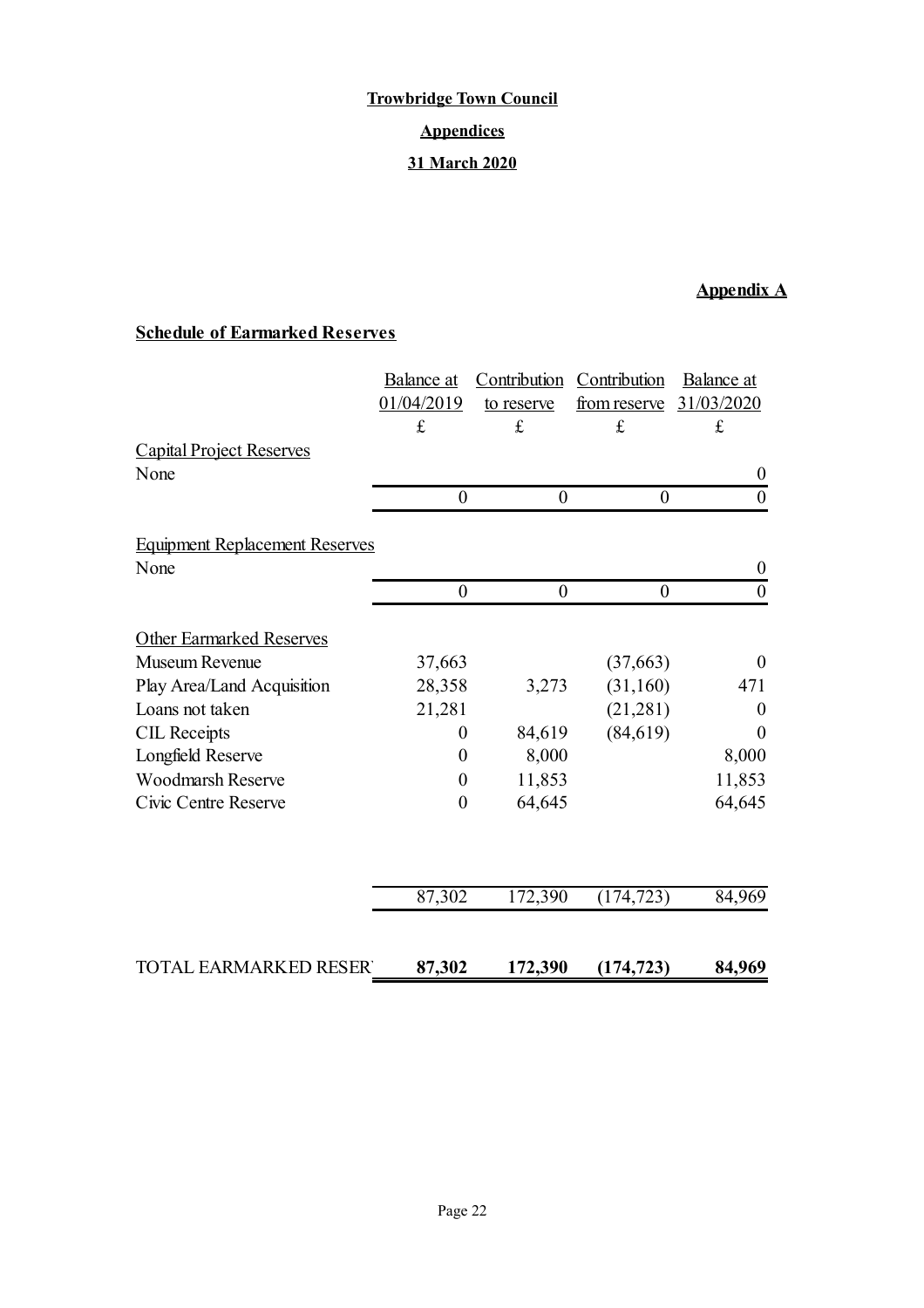## **31 March 2020**

# **Annual Report Tables**

# **Table. 1 – Budget & Actual Comparison**

|                                                     | <b>Budget £</b> | Actual £  |
|-----------------------------------------------------|-----------------|-----------|
| Net Expenditure                                     |                 |           |
| Cultural & Heritage                                 | 156,748         | 148,789   |
| Recreation & Sport                                  | 439,369         | 422,988   |
| Open Spaces                                         | 27,184          | 13,198    |
| Tourism                                             | 148,605         |           |
| Cemetery, Cremation & Mortuary                      | 5,500           | 4,725     |
| Community Safety (Crime Reduction)                  | 25,263          | 19,429    |
| Planning & Development Services (including Markets) | 39,000          | 267,328   |
| Highways Roads (Routine)                            | 28,000          | 23,935    |
| Net Direct Services Costs                           | 869,669         | 900,392   |
| Corporate Management                                | 289,352         | 163,616   |
| Democratic & Civic                                  | 323,123         | 317,305   |
| Net Democratic, Management and Civic Costs          | 612,475         | 480,921   |
| Interest & Investment Income                        | (1,300)         | (2,518)   |
| Loan Charges                                        | 304,749         | 331,642   |
| Capital Expenditure                                 |                 | 42,760    |
| Transfers to/(from) other reserves                  | 12,000          | (2, 333)  |
| (Deficit from)/Surplus to General Reserve           |                 | 46,729    |
| <b>Precept on Unitary Council</b>                   | 1,797,593       | 1,797,593 |